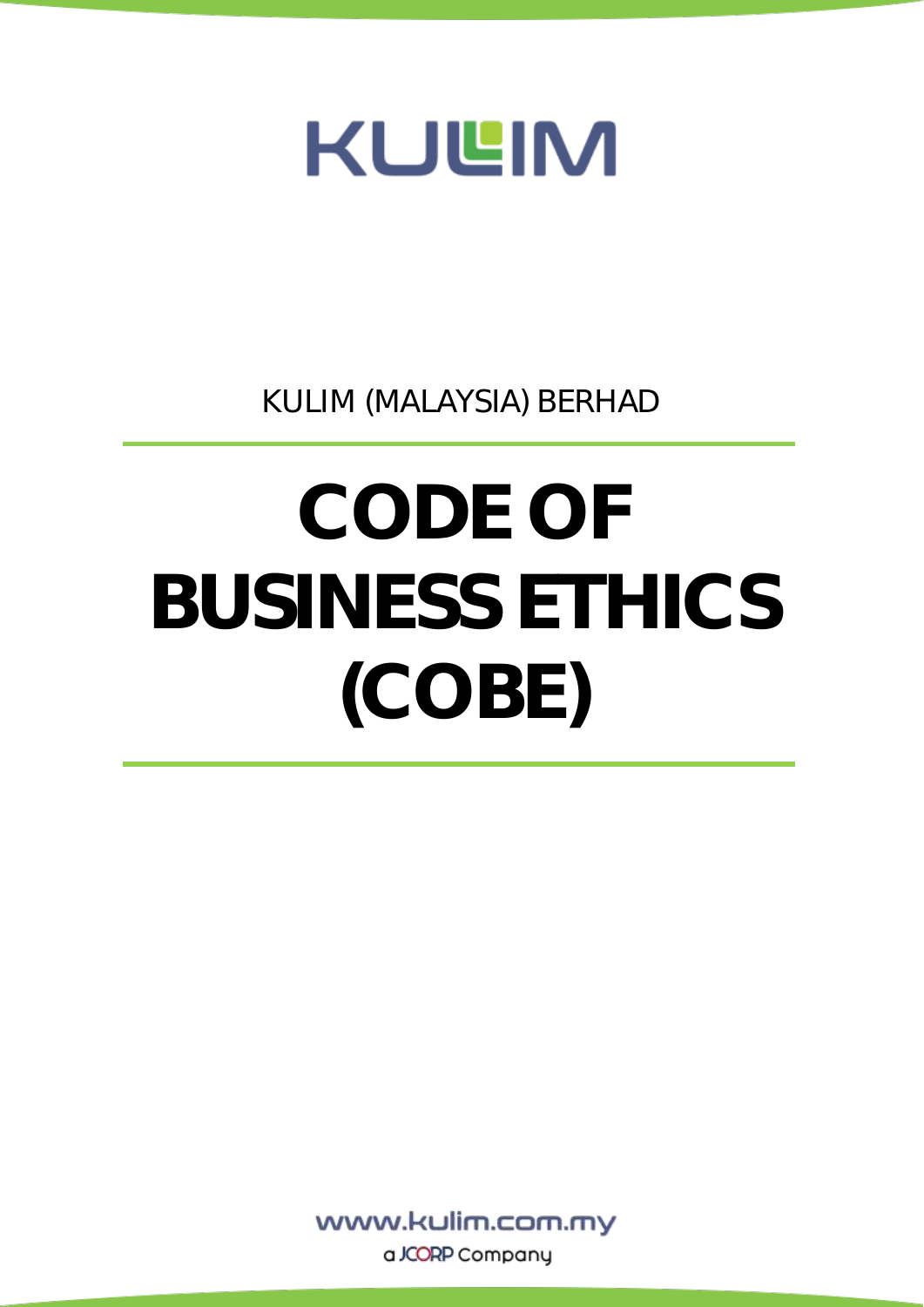

## MESSAGE FROM THE MANAGING DIRECTOR

Dear fellow employees,

j

At Kulim (Malaysia) Berhad and its Group of Companies ("Kulim"), we believe that every successful business needs to be derived from absolute integrity and uphold an ethical culture. We are committed to maintaining the highest standards of integrity and professionalism in conducting our business.

Business integrity that is formed from the values we put into practice is an aspect that impacts our employees, customers, business partners and other stakeholders. What you say, the way you act and treat others is critical to our success, reputation and brand. As you know, in our daily business operations, we are obliged to comply with the country's laws and adhere to Kulim's policies, procedures, standards, and guidelines. Above and beyond that, we operate with high integrity and fairness, making it part of our daily business operations practices that are embedded within our corporate culture. All of these are key to building trust and confidence towards our brand.

In reflecting our commitment to uphold the integrity in our businesses, Kulim has adopted the Code of Business Ethics ("COBE"). The COBE contains principles of integrity and ethics that will serve as a guide to behaviour beyond mere compliance with laws and regulations. It will also act as a substantial guideline in making the right decisions when faced with difficult business choices.

I believe all of you are capable of making the right decisions, but it must be in line with the COBE and it is our responsibility to seek guidance from our superiors, peers or from any other internal sources, to help us identify the appropriate solutions. The COBE is to apply to all employees and directors within the Kulim Group. Thus, it is our duty to read, understand, and abide by this COBE.

Furthermore, in seeking excellent results while adhering to the highest standards of business ethics, we expect our external stakeholders namely contractors, subcontractors, vendors, consultants, representatives, and others performing work for or on behalf of Kulim to abide by the guidelines as stated in the COBE.

By publishing this COBE, I hope that all of you to familiarise yourselves and stand guided by our COBE. Together, we work as a team to ensure that our integrity will never be compromised and make Kulim a high performing organisation. With this, I hereby launch a new COBE for the Kulim Group.

MOHD FARIS ADLI SHUKERY Managing Director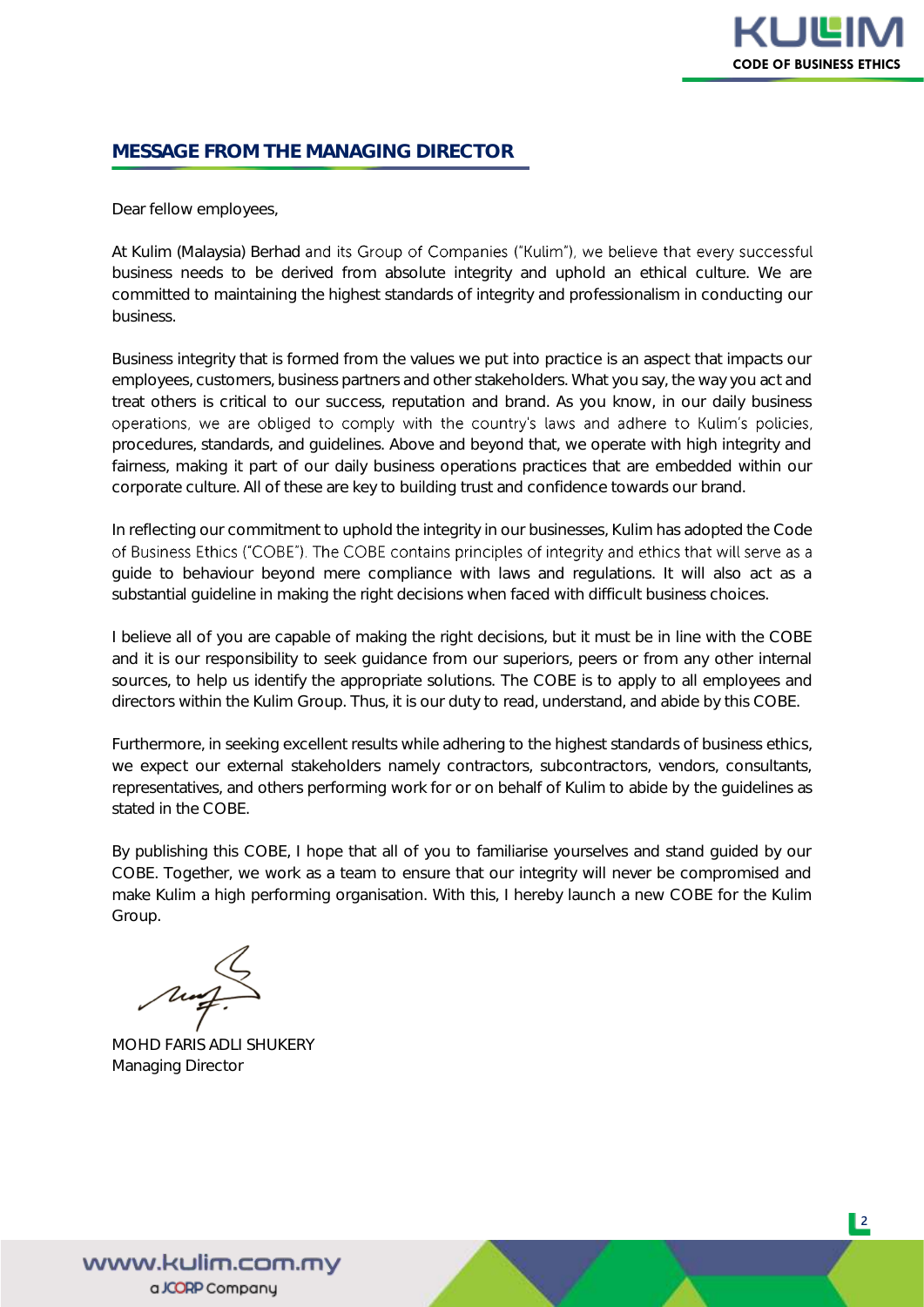

#### TABLE OF CONTENTS

| 1. | Vision                                                       |                                                     |           |  |  |
|----|--------------------------------------------------------------|-----------------------------------------------------|-----------|--|--|
| 2. | Mission                                                      |                                                     |           |  |  |
| 3. | Corporate Values                                             |                                                     |           |  |  |
| 4. | Introduction                                                 |                                                     |           |  |  |
|    | 4.1<br>Objective                                             |                                                     |           |  |  |
|    | 4.2                                                          | Scope                                               | 6         |  |  |
| 5. | Dealing with Compliance                                      |                                                     |           |  |  |
|    | Compliance with Statutory and Regulatory Requirements<br>5.1 |                                                     |           |  |  |
|    | 5.2                                                          | Compliance with Company Policies and Procedures     | 7         |  |  |
| 6. | Dealing with Employment and Work Environment                 |                                                     |           |  |  |
|    | 6.1                                                          | Core Labour Standard                                | 7         |  |  |
|    |                                                              | <b>Employment of Children and Young Persons</b>     | $7 - 8$   |  |  |
|    |                                                              | Employment Contract, Remuneration and Working Hours | 8         |  |  |
|    |                                                              | Forced and Bonded Labour                            | 8         |  |  |
|    |                                                              | Housing and Basic Amenities                         | 8         |  |  |
|    |                                                              | <b>Rights of Employees</b>                          | 8         |  |  |
|    | 6.2                                                          | <b>Criminal Activities</b>                          | 8         |  |  |
|    | 6.3                                                          | Drug at Workplace                                   | 8         |  |  |
|    | 6.4                                                          | Grievances                                          | 9         |  |  |
|    | 6.5                                                          | HIV/AIDS/Other Contagious Diseases at Workplace     | 9         |  |  |
|    | 6.6                                                          | Outside Employment and Activities                   | $9 - 10$  |  |  |
|    | 6.7                                                          | Safety and Health at Work                           | 10        |  |  |
|    | 6.8                                                          | Sexual Harassment                                   | 10        |  |  |
|    | 6.9                                                          | Sustainability Development                          | 10        |  |  |
| 7. | Dealing with The Company Assets and Information              |                                                     |           |  |  |
|    | Appropriate Use of Company's Assets and IT Equipment<br>7.1  |                                                     |           |  |  |
|    | 7.2                                                          | Corporate Responsibilities                          | $11 - 12$ |  |  |
|    | 7.3                                                          | Conduct in Social Media                             | $12 - 13$ |  |  |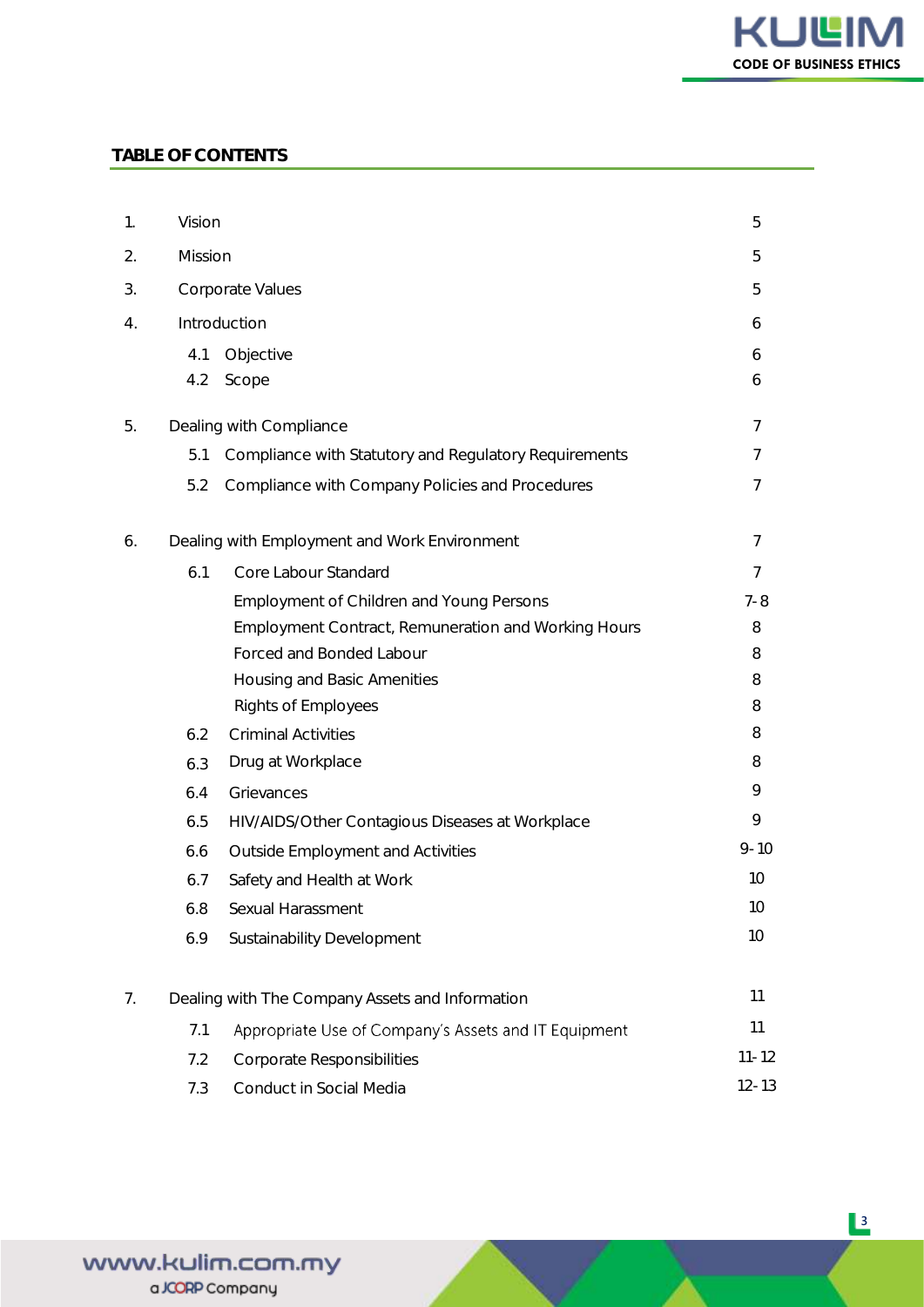

|     | 7.4                                               | Confidential Information                       | 13        |  |
|-----|---------------------------------------------------|------------------------------------------------|-----------|--|
|     |                                                   | <b>Confidentiality Obligations</b>             | 13        |  |
|     |                                                   | Insider Dealing                                | 13        |  |
|     |                                                   | <b>Publication of Materials</b>                | 14        |  |
|     | 7.5                                               | Communicating with the Public                  | 14        |  |
|     | 7.6                                               | Intellectual Property Right                    | 14        |  |
|     | 7.7                                               | Integrity and Accuracy of Records              | $14 - 15$ |  |
|     | 7.8                                               | Knowledge Management                           | 15        |  |
|     | 7.9                                               | <b>Managing Documents</b>                      | $15 - 16$ |  |
|     | 7.10                                              | Personal Data Privacy                          | 16        |  |
|     | 7.11                                              | <b>Sharing Best Practices</b>                  | 16        |  |
| 8.  | Dealing with Corruption and Conflicts of Interest | 16                                             |           |  |
|     | 8.1                                               | <b>Bribery and Corruption</b>                  | $16 - 17$ |  |
|     | 8.2                                               | <b>Conducting Due Diligence</b>                | 17        |  |
|     | 8.3                                               | <b>Disclosures and Declarations</b>            | 17        |  |
|     |                                                   | Anti-Bribery and Corruption                    | 18        |  |
|     |                                                   | Conflicts of Interest                          | 18        |  |
|     |                                                   | <b>Declaration of Assets</b>                   | 18        |  |
|     | 8.4                                               | Gifts and Entertainment                        | 19        |  |
|     |                                                   | Gifts and Entertainment - Accepting and Giving | 19        |  |
|     |                                                   | <b>Facilitation Payment</b>                    | 20        |  |
|     | 8.5                                               | Money Laundering                               | 20        |  |
|     | 8.6                                               | Referral Letter                                | 20        |  |
|     | 8.7                                               | Whistle-blowing                                | $20 - 21$ |  |
| 9.  |                                                   | Dealing with Discipline                        | 21        |  |
| 10. |                                                   | Receipt and Acknowledgement                    |           |  |
|     |                                                   |                                                |           |  |

 **4**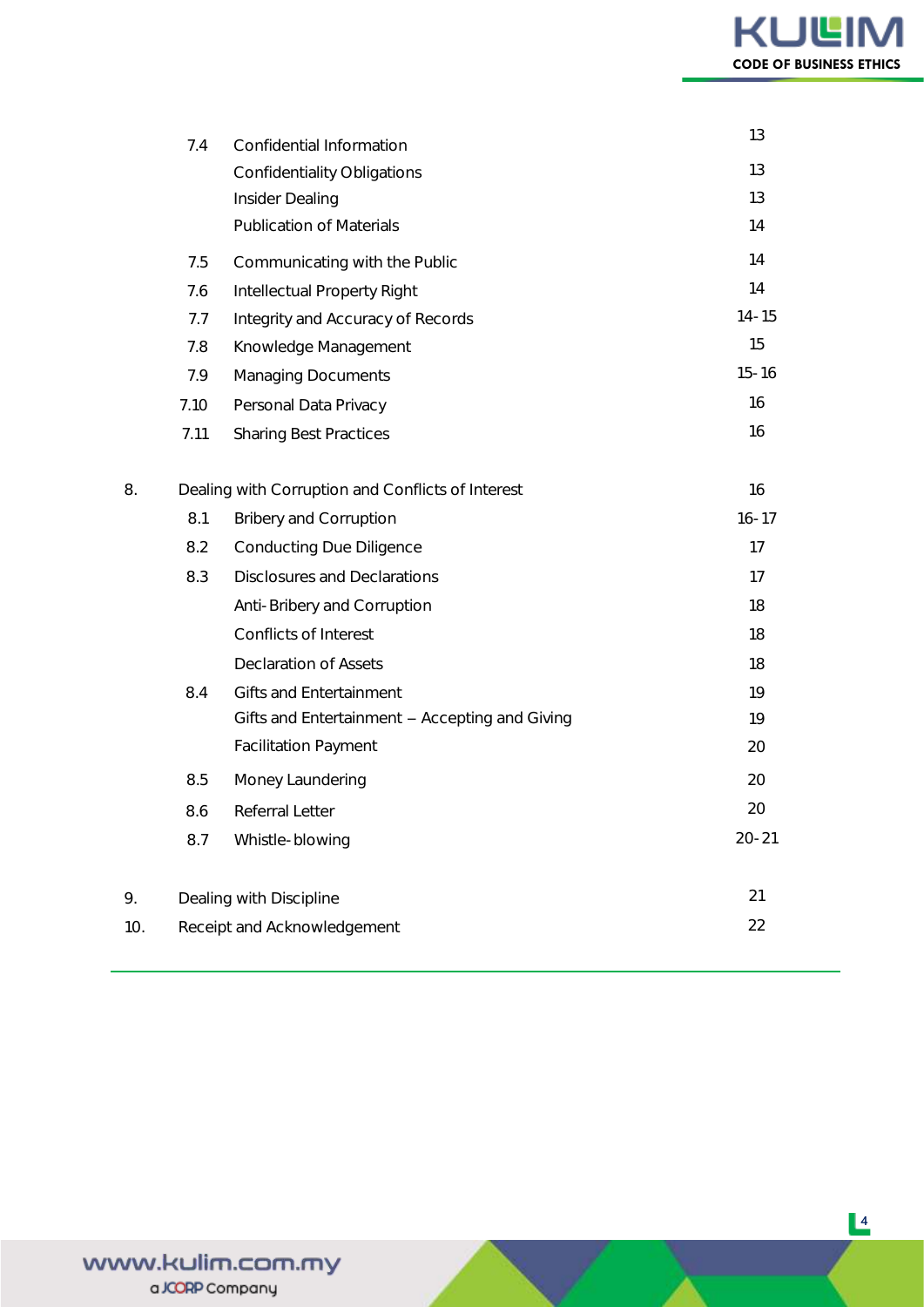

### 1. OUR VISION

To be the most progressive, efficient, profitable and respectable agribusiness company in the region.

#### 2. OUR MISSION

- Ω. Committed to generate sustainable growth and profits, and consistently enhance our stakeholders' value;
- To provide extensive professionalism and innovation to drive business forward; п.
- To achieve operational excellence through continuous improvement and best practices;  $\mathbf{r}$
- **Produce trusted products and services of superior values;**
- To strive towards high business ethics and governance; and  $\mathbf{r}$
- To be an exemplary corporate citizen that responsible to the society and environment. a.

#### 3. CORPORATE VALUES

We believe that the spirit of caring is integral to the prosperity and survival of our business. Our concept of caring integrates and extends beyond our capital providers, to include our employees, our society and our environment. It means building our COMPETITIVE capacity with intense biasness towards ACTION in generating profitable growth whilst being firmly guided by our pledge to be RESPONSIBLE and ETHICAL.

COMPETITIVE ...We ensure our shareholders are rewarded with superior returns.

ACTION ...We teach and nurture the same spirit among our employees.

RESPONSIBLE ...We contribute and enrich the lives of our community and society.

ETHICAL ...We treat the earth with respect for it has given us our reason for being.

We CARE ...so we share.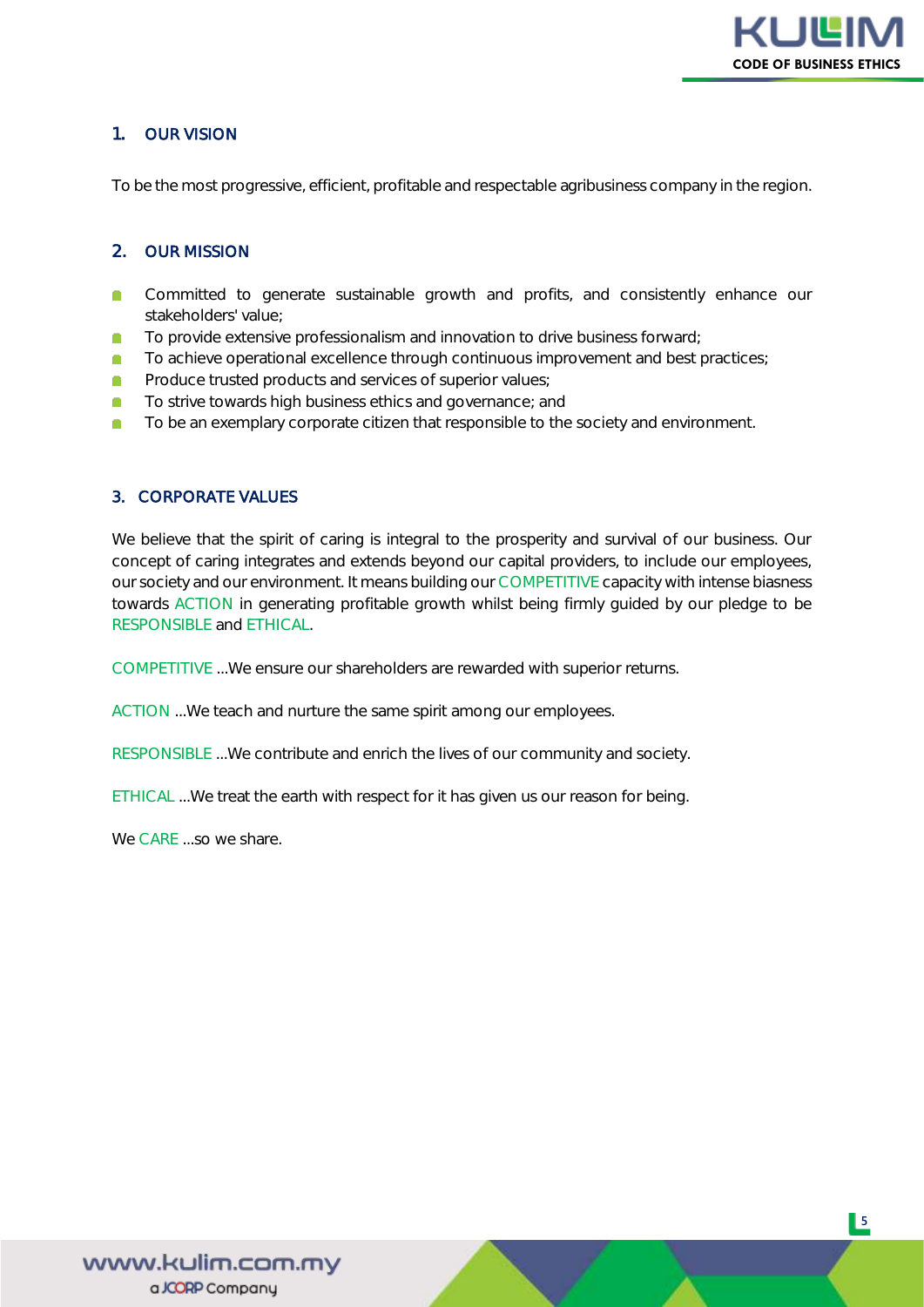

#### 4. INTRODUCTION

Kulim (Malaysia) Berhad and its Group of Companies ("Kulim") is committed to creating a culture that promotes the highest level of ethics and will continue to maintain it at all times in its business dealings. This Code of Business Ethics (hereafter referred to as the "COBE") is part of Kulim's overall corporate enhancement initiative. It is in line with the increasing need for good and effective corporate governance practices in the conduct of businesses.

The COBE will not only provide a moral compass to ensure that our behaviour is in line with Kulim's corporate values, but it also promotes legal compliance and procedural conformity.

It is the responsibility of each and every director and employee to understand and act in accordance with the policies, principles and standards detailed out in this COBE. The management reserves the right to initiate disciplinary and/or legal action against any director or employee found to be in contravention of the COBE.

#### 4.1 Objective

This COBE outlines the ethical principles that govern decisions and behaviour that you may encounter in conducting business dealings. The COBE is to guide you in achieving and retaining a high standard of business ethics and to display professional conduct while performing duties.

Although the COBE may not address every situation, it describes your responsibilities and Kulim's expectations of each individual to whom the COBE applies. It will help you to recognize situations that might lead towards a potential ethical issue and guide you to decide on next course of action.

#### 4.2 Scope

This COBE is intended to apply to every employee of Kulim. It is also intended to apply to every director, executive and non-executive. Joint venture companies in which Kulim is a non-controlling co-venture and associated companies are encouraged to adopt the COBE or similar principles and standards.

Kulim also expects all the business associates such as contractors, subcontractors, consultants, agents, government officials, customer representatives and others performing work or services for or on behalf of Kulim are to comply with such standards, where relevant. Failure to comply with the principles and standards set out in this COBE may result in the termination of the non-complying party's relationship with Kulim and other adverse consequences.

If any law/regulation conflicts with a policy sets out in this COBE, you should comply with the law with consultation from your Head of Department or Official in charge of Operating Unit or Head of Governance Division or Legal Department.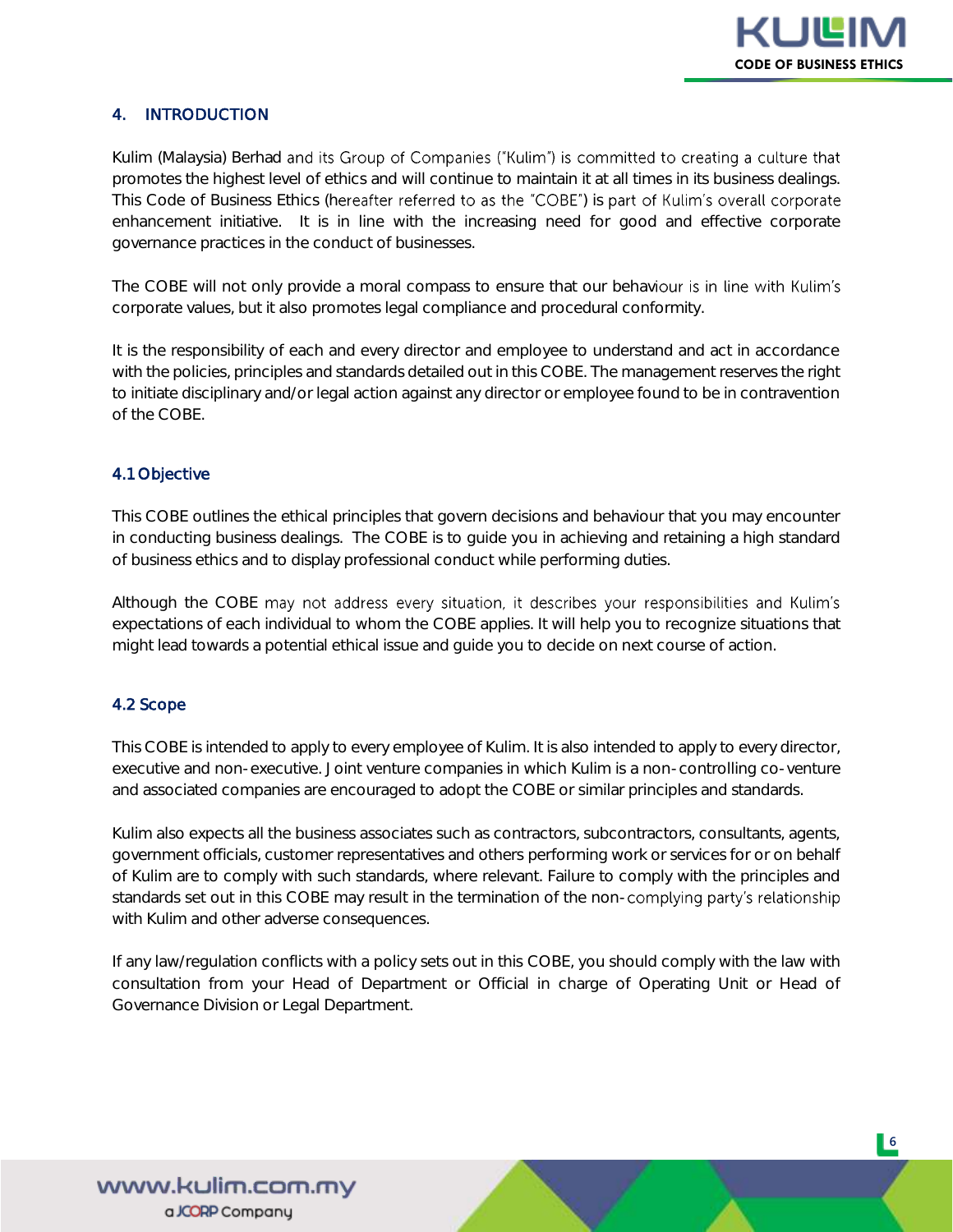

#### 5. DEALING WITH COMPLIANCE

#### 5.1. Compliance with Statutory and Regulatory Requirements

Kulim is committed to doing business the right way, by acting ethically and consistently with this COBE, its policies and all applicable laws, rules and regulations in the conduct of business and activities in countries where it operates.

You have a continuing obligation to familiarise yourself and at all times comply with the applicable laws relating to your job responsibilities.

#### 5.2. Compliance with Company Policies and Procedures

Kulim's policies and procedures are established as guidance and for the efficient and effective business operations. They are also to ensure that the business objectives are achieved in a timely and proper manner. If you require further clarification or believe any policies and procedures to be inappropriate or outdated, you may highlight your concerns to your Head of Department. Similarly, all Heads of Department should ensure that effective business and process controls are in place in their respective area of responsibility.

You shall strictly adhere to all policies and procedures of Kulim. Failure to comply with the approved policies and procedures of Kulim will be investigated and may lead to disciplinary action being taken.

Apart from observing Kulim's policies and procedures, you are encouraged to adopt best practices, standards and guidelines as they can drive strong governance and support a continuous improvement culture.

#### 6. DEALING WITH EMPLOYMENT AND WORK ENVIRONMENT

Kulim aims to provide a conducive, healthy, safe and inclusive working environment where no one is exposed to unnecessary risks and at all times will treat everyone with respect, trust, dignity and kindness.

Kulim is also committed to developing employees' career paths, bringing about immediate and longterm benefits to the organization and other stakeholders and ensuring a sustainable future. Kulim will attract, develop and retain qualified, creative and innovative people, and strive to provide full meaning to the work and effort of all its people that is ultimately translated in terms of strong value contributions that will benefit the community and society at large.

Kulim focuses on ensuring compliance with applicable principles and requirements including environmental and social standards.

Thus, you shall conduct at all times responsibly, ethically, honestly, with integrity and respect for one another.

#### 6.1 Core Labour Standard

Kulim is dedicated to ensuring the rights of all employees including contract, temporary and migrant workers are respected according to local, national and ratified laws and best practices.

#### 6.1.1 Employment of Children and Young **Persons**

You shall not knowingly engage in or support the use of child labour as defined by Malaysia's laws and laws of the countries in which Kulim operates, and will provide adequate support to enable children of its employees to attend and remain in school until no longer a child.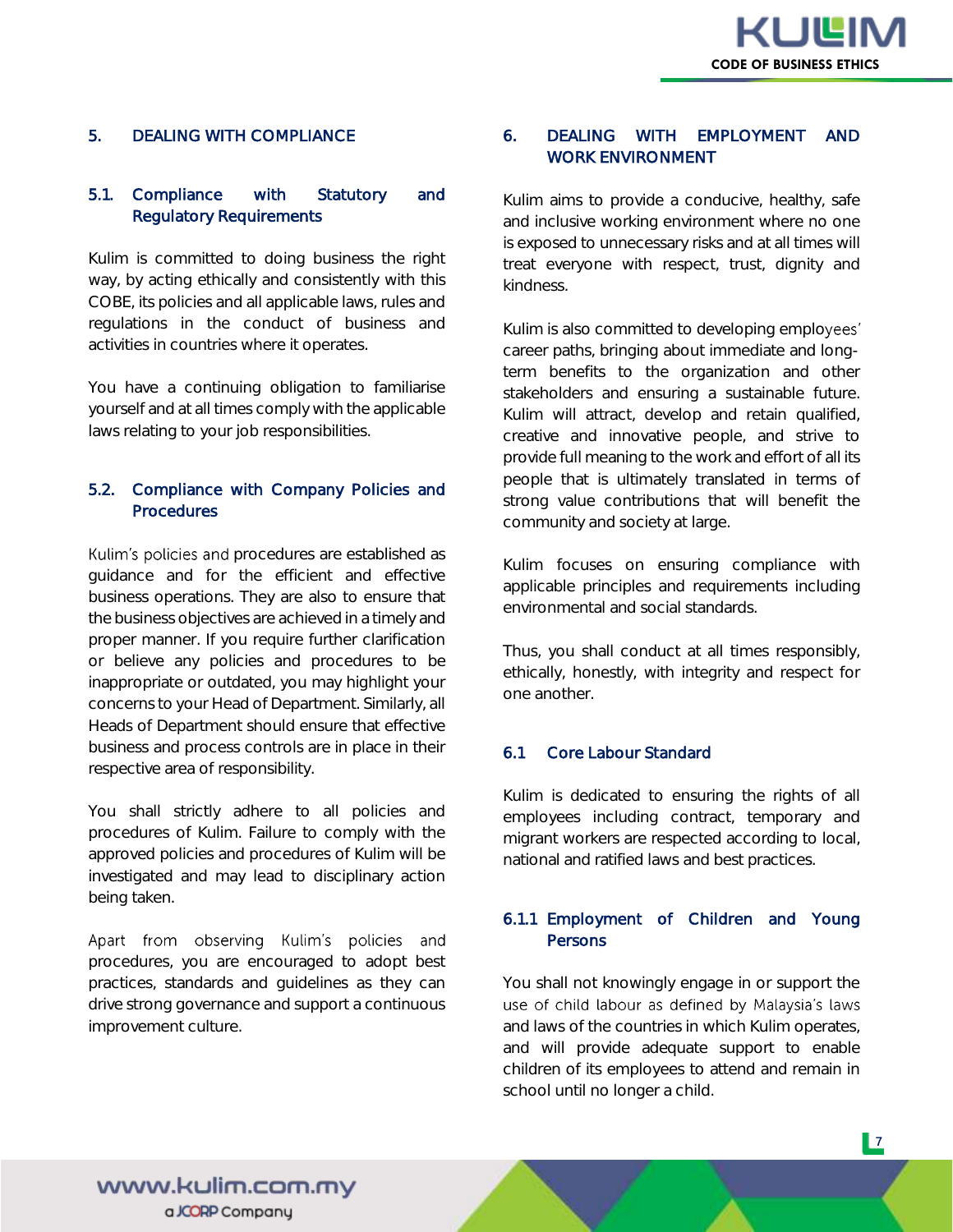

You shall take appropriate action to prevent the use of such labour and they shall not be exposed to situations in or outside of the workplace that are hazardous, unsafe or unhealthy.

#### 6.1.2 Employment Contract, Remuneration and Working Hours

Kulim shall ensure that employees are given in writing, in a language that they understand with the description of the duties, rate of pay, working hours, leave and any other benefits of employment entitled to them.

You shall honour the agreed remunerations stated in the contract of service or Collective Agreement and payment will be made in a manner that is of convenience to the employees. You shall not make any deductions apart from the statutory deductions, from the employees' salaries unless they are legal and permitted. Details of payment will be clearly shown in the employees' payslips for their easy reference.

#### 6.1.3 Forced and Bonded Labour

You shall not engage in or support the use of forced labour in all the operations and administrations. Forced labour is defined as "all work or service which is exacted from any person under the menace of any penalty and for which the said person has not offered himself voluntarily".

#### 6.1.4 Housing and Basic Amenities

When and where provided, Kulim ensures that the facilities, at least on a par with the minimum statutory requirements. Continuous and progressive reviews will be carried out each year to improve and enhance their condition.

#### 6.1.5 Rights of Employees

Kulim recognises and respects the rights of employees to form and/ or join trade unions of their choice which are given due recognition by Kulim.

You shall not engage in nor support discrimination in any form. You shall not support and will not engage in the use of corporate punishment, mental or physical coercion, and verbal abuse.

You shall recognise and respect the rights of employees and freedoms relating to reproduction and reproductive health that will include the right to make decisions concerning reproduction; free of discrimination, coercion and violence as long as it is not against the law, rules and regulations of the country.

#### 6.2 Criminal Activities

You shall at all times uphold the good name and reputation of Kulim in all your business dealings. You shall not engage or be involved in any behaviour or activities that may be categorised as subversive or commit any wrongdoing or crime including criminal breach of trust that is punishable under the laws of the country of which the business is conducted. You must ensure that Kulim's property, facilities, products and services are not being used for the purpose of financing or assisting criminal or terrorism activities.

#### 6.3 Drug at Workplace

Kulim operates a Zero Tolerance and you shall not use, manufacture, possess, sell or traffic illegal drugs and abuse prescribed drugs.

As for the non-employee, he/she shall be required to leave premises with immediate effect and/or be subject to other action(s) deemed appropriate.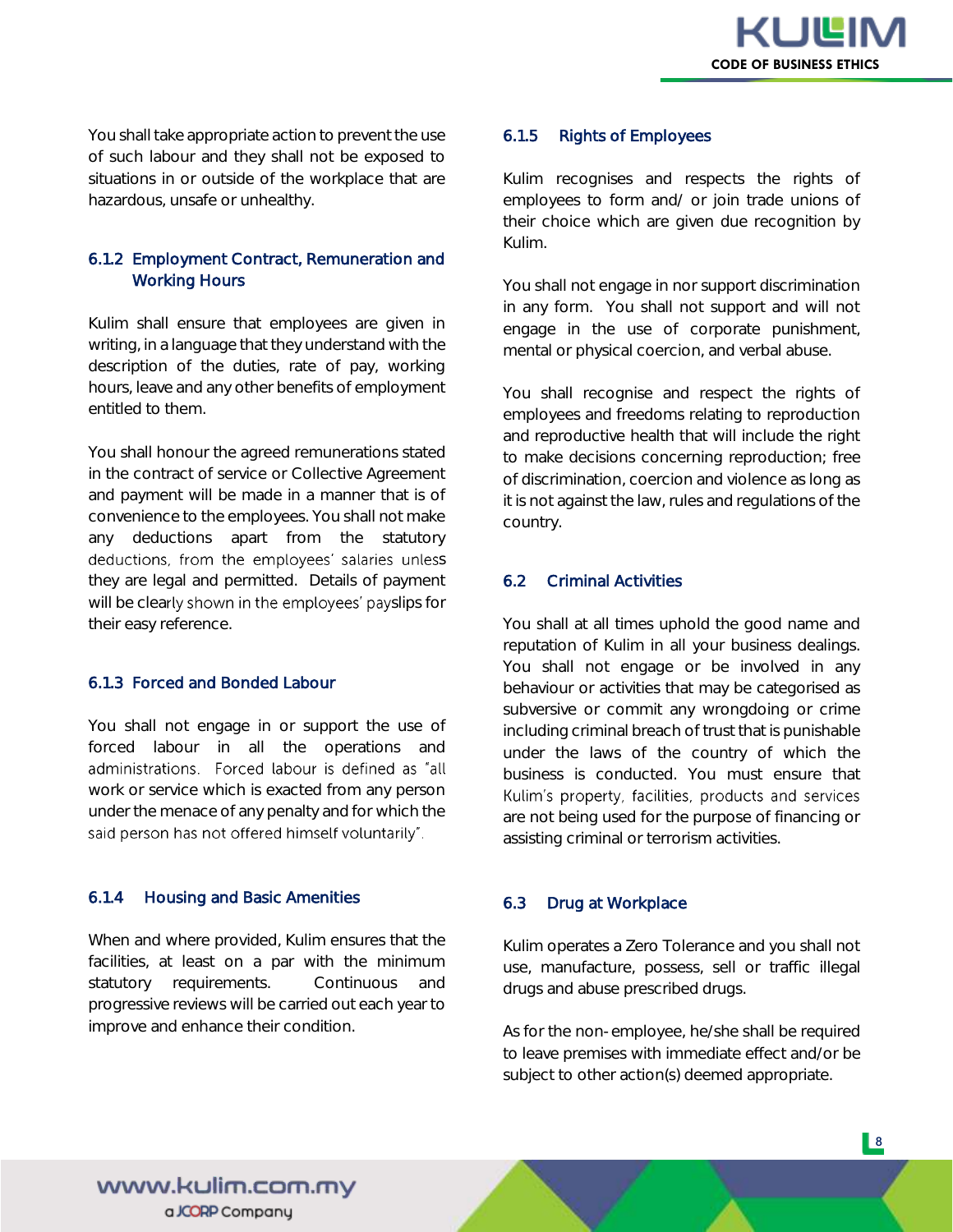

#### 6.4 Grievances

Kulim recognises the value and importance of full discussion in clearing up misunderstandings and preserving harmonious relationships. Every reasonable effort shall be made both by the Company and employee to dispose of any grievances or complaints. The procedure is designed to ensure that there is a transparent process for ensuring stakeholders' grievances and complaints are dealt with fairly, consistently and promptly.

The following is an indication of situations that could potentially stir up grievances:

Administrative and General Grievances

- **Administration of policies, procedures and rules** by the corporate office, agency house, operating units and departments;
- **Inequity of wages**
- **Job classifications**
- **Incentive systems**
- **Arbitrary rules by supervisor**
- **Unfairness of favoritism**
- **Lavoffs**
- **Promotions**
- **Transfers**
- Safety and health

The following are some examples of employee's complaints which fall into the category of management prerogatives;

- **Location of company's office or operation**
- Selection and hiring of employees
- Size and composition of work-force
- **C** Organizational structure
- **Method of operations**
- **Quality requirements**
- **Determination of prices**
- Sales practices and advertising
- Security requirements

The detailed process for dealing with grievances can be found in the Grievance Procedure.

#### 6.5 HIV/AIDS/Other Contagious Diseases at **Workplace**

Kulim recognises the seriousness of HIV/AIDs/other epidemics and their impacts on the workplace and committed in so far as is reasonable and practicable, to providing and maintaining a safe and healthy working environment including from the diseases aspect for all its employees and others who may be affected by Kulim's activities.

You shall support efforts and comply to all measures implemented to reduce the spread of infection, minimize the impact of the diseases and not discriminate or tolerate discrimination against employees or job applicants on any grounds, including HIV/AIDS.

#### 6.6 Outside Employment and Activities

You must dedicate your time and focus to the satisfaction of your employment or contract obligations to Kulim. Thus, you shall not either directly or indirectly engage with the outside employment or business or service which is in conflict or may be perceived to conflict or compromise the proper performance or impair your ability to fairly perform your duties. You shall not use any properties or assets of the Company for your personal benefit or benefit of others, other than for the benefit of Kulim.

If you are invited to serve on any associations or bodies or councils or as an appointed or official representative of Kulim, a written approval from the management shall be obtained. Despites such approval being obtained, you must ensure at all times that your duties and obligations to Kulim, and the best interests of Kulim will not be compromised. All fees and/or remuneration that you receive in connection with such membership or involvement must be paid over to Kulim. This restriction does not apply to social or communityrelated clubs.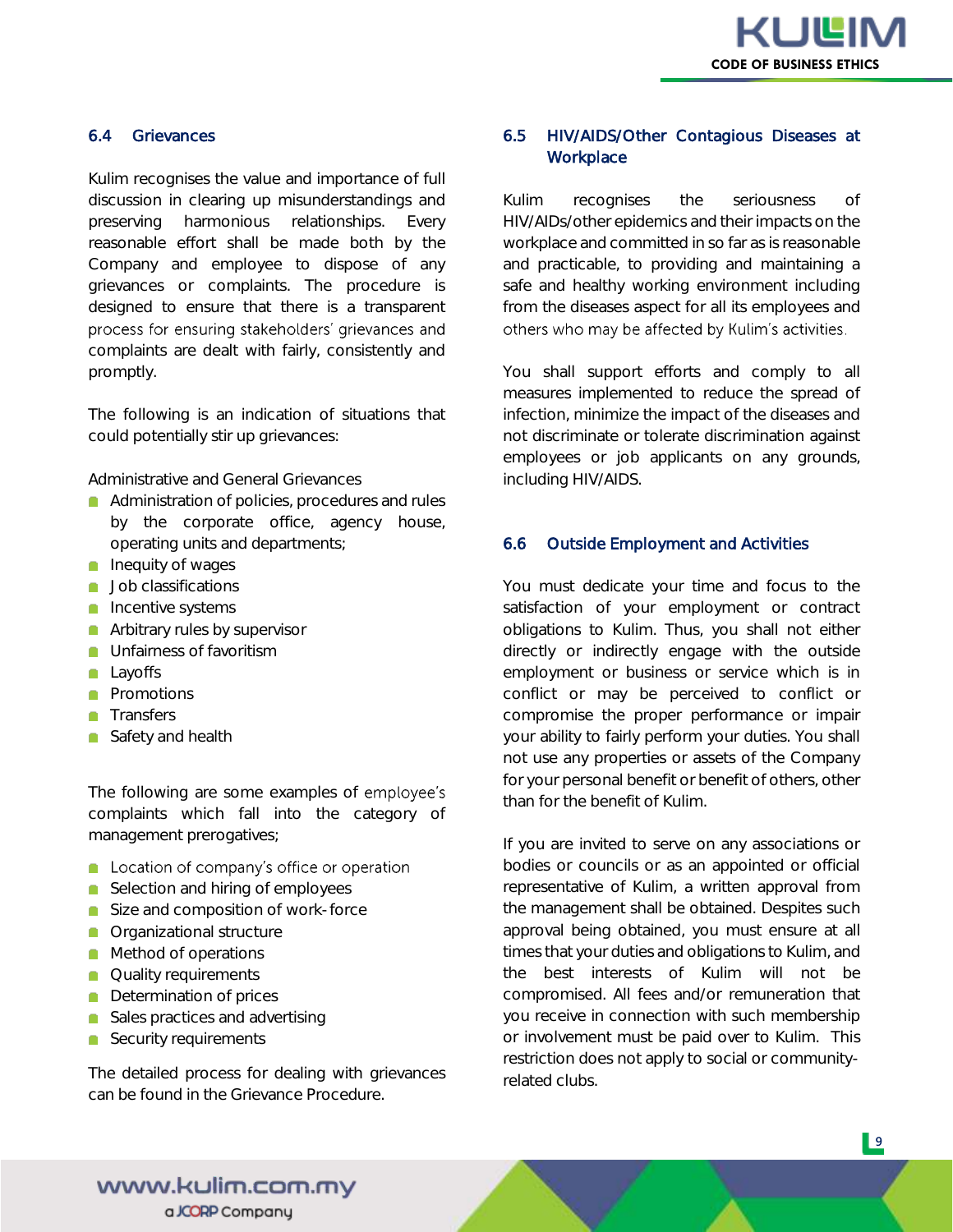If you are currently engaged with the outside employment or business or service having or potentially having a conflict of interest, you must disclose them immediately as required by Kulim's policies on Declaration of Assets and Conflicts of Interest.

#### 6.7 Safety and Health at Work

Kulim aims to become a "Zero Accident" organisation and is committed, in so far as is reasonable and practicable, to providing and maintaining a safe and healthy working environment for all, employees and other parties who may be affected by our activities.

You must co-operate with those responsible for Occupational, Safety and Health (OSH) to ensure a healthy and safe working environment by:

- **Familiarise yourself and comply with the** applicable OSH legislations, regulations and Codes of Practice.
- **Act consistently with OSH policies and** procedures.
- Know what to do if an emergency occurs at your workplace.
- **Ensure the safety and health of others (fellow** employees or external parties).
- **Promptly report to the management any OSH** related incidents or unsafe practices.

#### 6.8 Sexual Harassment

Kulim recognises that sexual harassment exists both within the workplace and in society at large. You shall eradicate all forms of sexual harassment in the workplace and whenever possible influence the behaviour of fellow employees in a wider social setting.

Kulim wishes to maintain a safe and healthy working environment with Zero Tolerance on sexual harassment. You shall treat others

irrespective of status, position or sex with dignity and free from any form of harassment, humiliation and intimidation of a sexual in nature.

Kulim has adopted the following definition of sexual harassment, derived from the Employment Act 1955, which means:

"any unwanted conduct of a sexual nature, *whether verbal, nonverbal, visual, gestural or physical, directed at a person which is offensive or humiliating or is a threat to his/her wellbeing, arising out of and in the course of his/her*  employment".

#### 6.9 Sustainability Development

Kulim embraces sustainable development principles and goals so that future generations will continue to benefit from today's actions. The implementation of a Sustainable Management System (SMS) will provide a framework to realize the goals.

Continual improvement on each important subject matter will always be the focus, particularly on social responsibility, resource stewardship, appropriate environment control and the capacity to produce efficiently.

You must support and uphold the above principles by always act in accordance with Kulim's policies and procedures, and comply with the laws and regulations of the country where it operates, in the conduct of business and operation activities.

*References:*

*Core Labour Standard Environmental Policy Grievance Policy HIV/AIDS Policy Occupational Safety and Health (OSH) Policy People Policy Sexual Harassment Policy Work Place Drug Policy Sustainability Policy*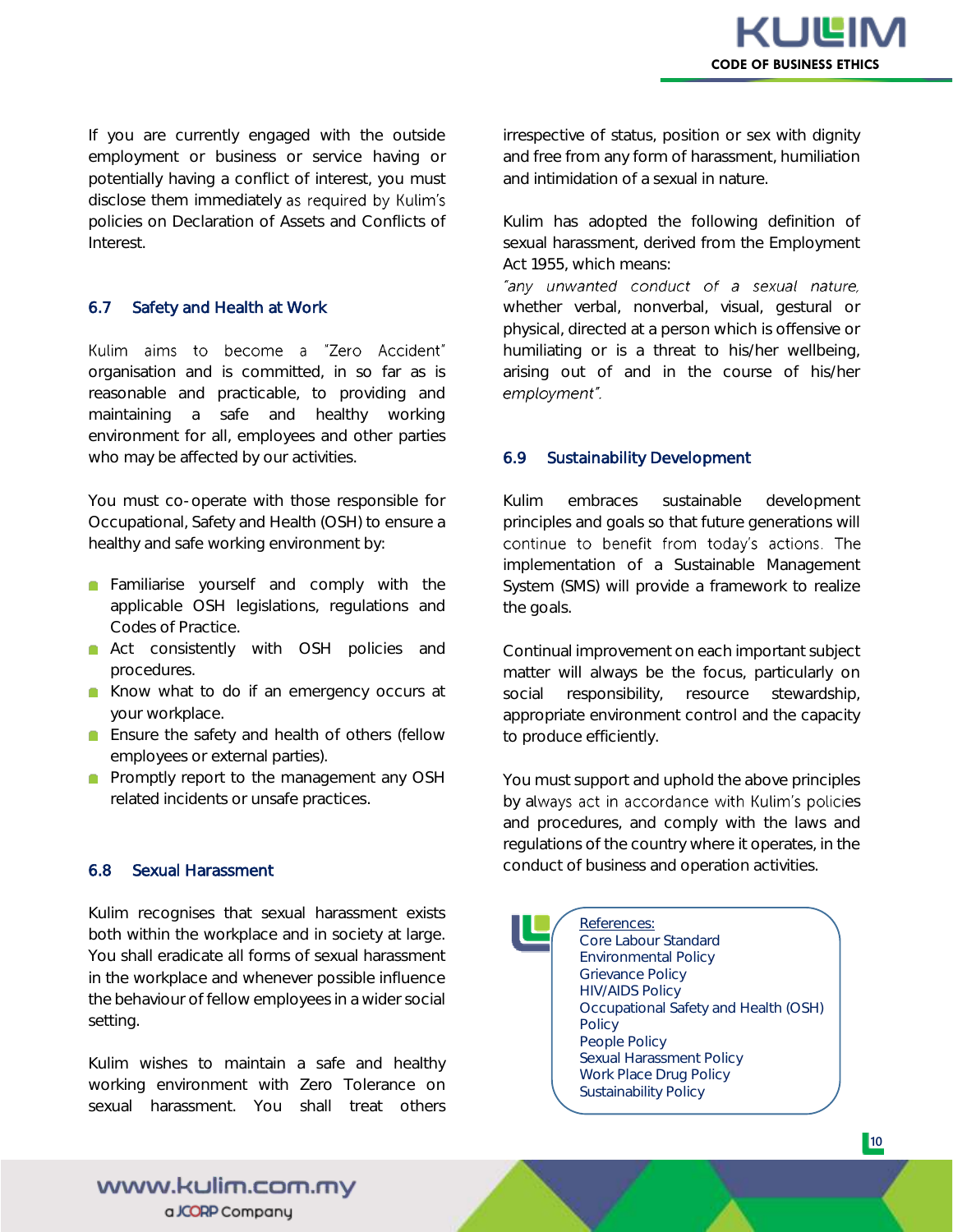

#### 7. DEALING WITH THE COMPANY'S ASSETS AND INFORMATION

#### 7.1 Appropriate Use of Company's Assets and IT Equipment

Kulim will provide you with an appropriate and adequate company's assets in the performance of your job. The assets assigned to you are strictly to be utilised for work-related purposes and for the interests of the company only.

You are responsible to protect business assets and shall not cause any damage to property whether belonging to Kulim or to other employees located within the premises of Kulim. You must not use such assets to commit any criminal acts, or any act of misconduct as determined by Kulim or in any legislation or regulation applicable in the country in which Kulim operates.

If you are found to have used your personal assets in performing Kulim's business transactions or dealings, Kulim reserves the right to secure the asset to obtain any information or data belonging to Kulim for whatever purposes such as monitoring workflow or productivity, investigating or data gathering, if such need arises.

The company's assets can be tangible or intangible. Tangible assets are typically physical assets such as land, building, vehicles, computer equipment, inventory or cash. Intangible assets typically do not physically exist. Intangible assets cover but not limited to intellectual property, such as patents, copyrights, trademarks, and trade secrets. Intangible assets may also include internet domain names, email, licensing agreements, service contracts, computer software, blueprints, manuscripts, joint ventures, medical records or permits.

Kulim's IT and communications systems are to be used for work and business purposes only. You must not employ Kulim's IT and communications systems to:

- conduct fraud:
- **run your own business:**
- view, download, copy, illegally share, process or post information in a way that infringes the relevant content provider's intellectual property rights;
- send chain letters, make solicitations for money or gifts, or make personal offers to sell products, for charitable fundraising campaigns, political advocacy efforts, religious efforts, or private non-Kulim commercial purposes;
- commit "cybercrimes", such as spam attacks, hacking, IT sabotage, spying, and creating or sending viruses;
- send malicious rumours or transmit derogatory or indecent materials; or
- otherwise engage in activities that could damage Kulim's business or reputation.

You must use Kulim IT and communications systems in a responsible and professional manner consistent with this COBE, social media policy and other IT policies and procedures in effect from time to time.

You should not assume that any use of Kulim's communications devices or systems is private. Kulim may examine and monitor your e-mails, communication or internet usage, subject to the requirements of local laws and regulations.

If you discover or suspect any actual or potential theft, damage, misuse, fraud, embezzlement, improper usage or any incident that could compromise the security, integrity, confidentiality, operation or availability of IT and communications systems, you must immediately report to the management.

#### 7.2 Corporate Responsibilities

Kulim strives to build good relationships with the communities wherever it operates. Being active in the community has always been central to Kulim's values and business strategy. Kulim aims to carry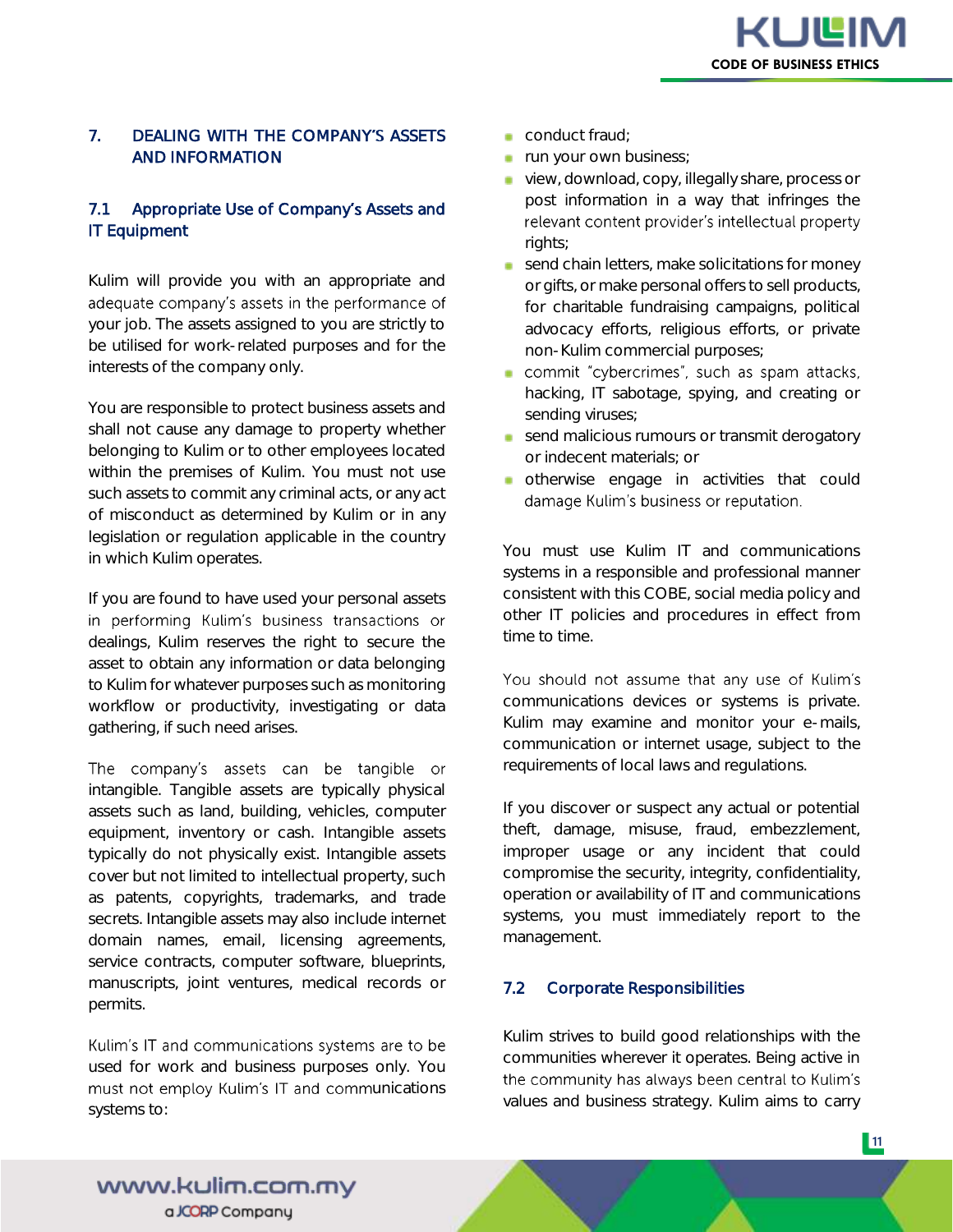

on its business and affairs in a socially responsible, sustainable and meaningful way.

You are encouraged to participate in various activities and initiatives that Kulim supports which consist of five (5) pillars as follows:

- **Public and social development** Any programmes that will benefit the community such as developments or supports for education, religion, infrastructure, NGOs, tax-exempted bodies and any special projects for the community.
- **Employee benefits** Any programmes that will benefit Kulim's employees and family members.
- **Environmental initiatives** Any programmes related to environmental conservations and awareness within Kulim.
- Donation and sponsorship Participation in the allowable activities and programmes as defined by Kulim such as in awards or purchase of table for events, contribution to JCorp or government bodies, purchase of programmes book or advertisement.
- **Sports and recreation**

Any kind of sport and recreation activities or programmes related to Kelab Bola Sepak Johor Darul Takzim ("JDT"), Kelab Sukan dan Rekreasi Tiram (KSRT) and other programmes organised within or participated by JCorp.

In contrast, you shall not participate in activities or programmes that Kulim will not support as described below:

- **Any activities that harm or do not directly** benefit Kulim, shareholders and other stakeholders;
- **Any programmes that are associated with** political campaigns, candidates or partisan;
- Not a well-managed or sustained entity i.e. unregistered society or organization; and
- Suspicious or dubious in nature.

#### 7.3 Conduct in Social Media

Kulim recognises that there are legitimate businesses and personal reasons for using social media or corporate computing devices during working hours and outside working hours. In order to enable you to take advantage of the business value of these sites and to promote an open, trustworthy and collaborative workplace, Kulim allows you to use the social media within the specific guidelines as specified by Kulim, amongst others:

- Guidelines for use of social media during working hours:
	- Use social media for work-related purposes only.
	- Ensure your personal media social accounts do not represent Kulim's views or opinions.
	- Do not link Kulim's email accounts with your personal social media accounts.
	- Do not use your personal social media accounts to conduct official business on behalf of Kulim.
	- Do not use Kulim's logo, unless specifically authorised to do so.
	- Do not create or transmit any material that might be defamatory, inflammatory, and objectionable or incur liability to Kulim.
	- Do not post, broadcast, send, upload any inappropriate content or other non-workrelated matters.
	- Do not access, share or link to any content or information owned by Kulim that could be considered private and confidential information.
	- Do not share or post material in breach of copyright or other intelectual property rights owned by third parties, unless permitted by them in writing.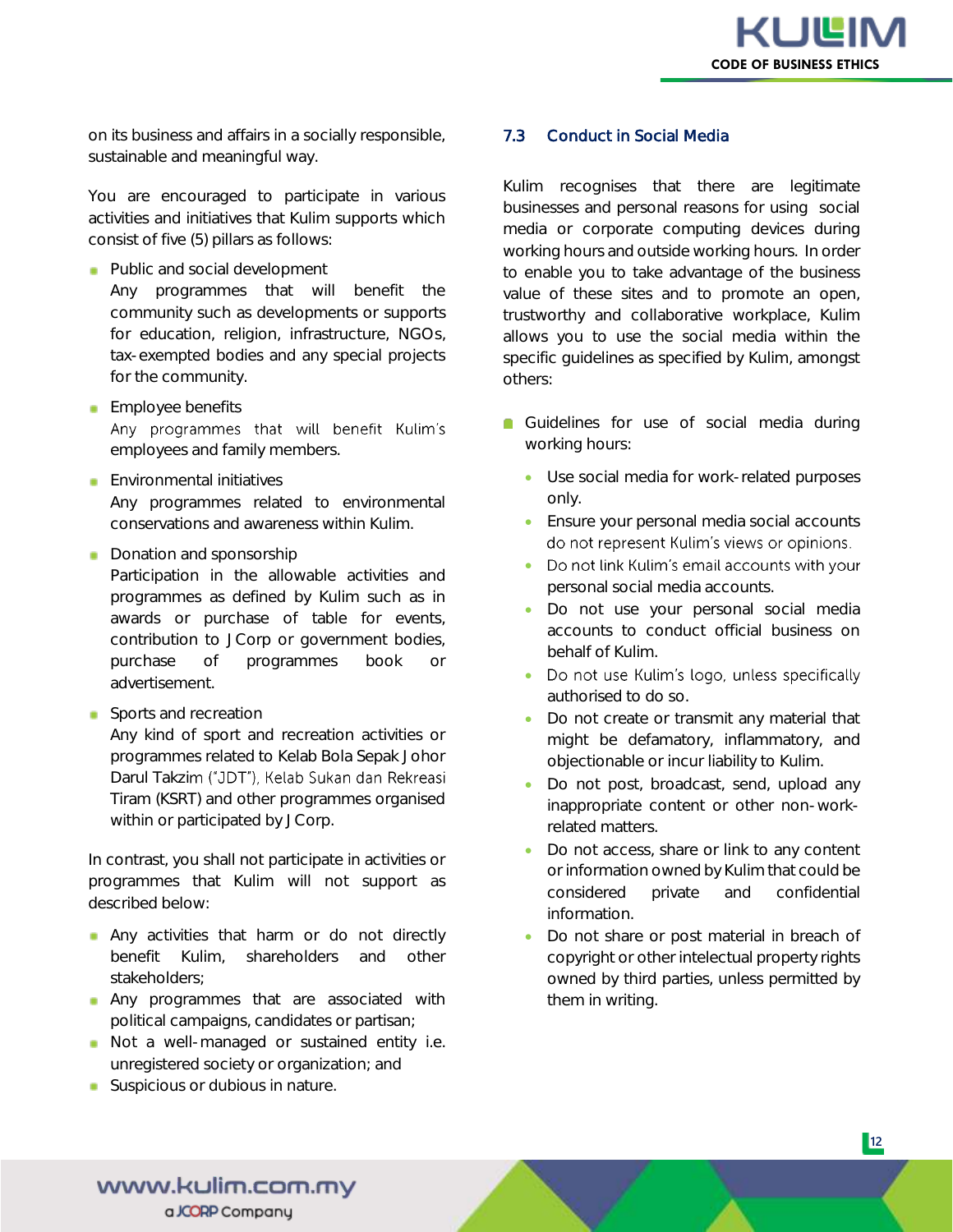- **Canal Guidelines for use of Kulim's social media** accounts:
	- Only the authorised persons are allowed to act as Administrator.
	- The Administrator shall only publish the contents that have been approved by Kulim or Head of the Authorised Department or Operating Unit.

You are personally responsible for what you communicate, publish and disclose in any form of social media. You shall always be mindful of your contributions and what you disclose about Kulim.

#### 7.4 Confidential Information

#### 7.4.1 Confidentiality Obligations

The business affairs and records of Kulim comprising business, technical, financial, legal, personnel and contractual records, and documents encompassing telegrams, e-mails, letters, maps, reports, drawings, calculations, specifications, formulae, forms, licenses, agreements or other documents or computer software or files of whatever nature and information relating to formulae, processes and manufacturing methods are all confidential information belonging to Kulim.

Such confidential information is strictly private and confidential and may not be utilised, discussed with or disclosed to persons inside or outside Kulim, except by persons authorised to do so or disclose to other employees on a need-to-know basis. You must take all necessary precautions with respect to the confidentiality of such confidential information.

You may not, either during or after your employment or engagement, disclose, divulge or utilise without appropriate authorisation any such confidential information which may have come to your knowledge during your employment or engagement with Kulim and you must, both during and after your employment or engagement, take all reasonable precautions to keep all such confidential information secret.

Except in so far as may be necessary for the purpose of performing your duties you may not, without the consent of Kulim, retain or make originals or copies of such confidential information.

#### 7.4.2 Insider Dealing

You must protect the confidential business information of Kulim and its counterparties, and never use it for your own benefit or the benefit of other persons - especially not to trade in shares or other securities or to recommend or cause a third party to do so.

You are required to abide by all applicable laws on insider dealing. Insider dealing means when you trade in shares or other securities while in possession of material non-public information or when you share such information with someone else who then trades in those shares or other securities. In particular, you must not deal in the securities of Kulim while in the possession of material non-public information.

Material non-public information is generally nonpublic information that a reasonable investor would rely on when deciding to buy or sell securities. The restrictions described herein also apply to "price-sensitive information" or other similar types of information in jurisdictions where the applicable insider trading laws make reference to those types of information.

You are also required to abide by all applicable laws on securities market abuse, which involve spreading false information or engaging in activities designed to manipulate the market for publicly traded securities.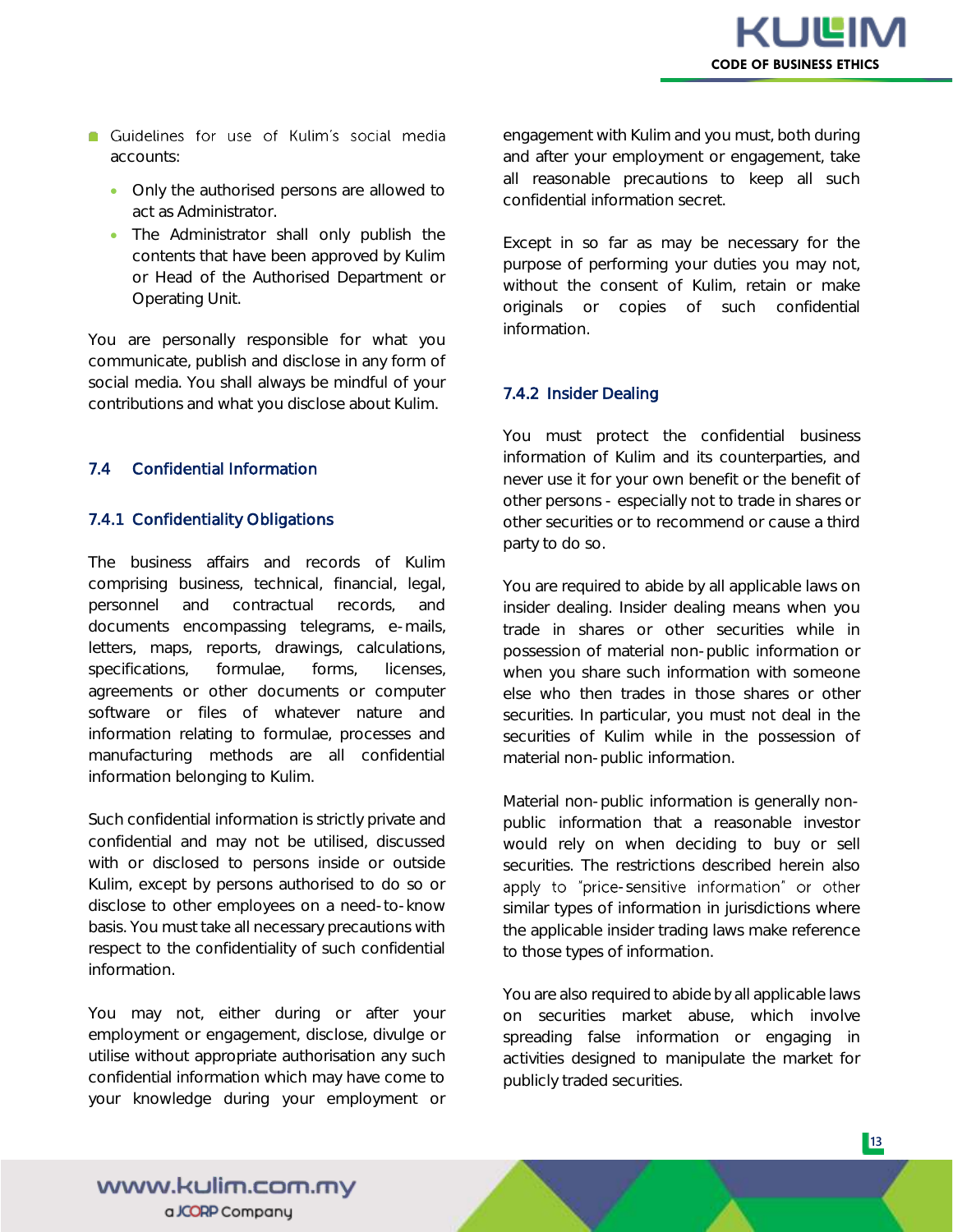

#### 7.4.3 Publication of Materials

Except with the written permission of Kulim, you shall not publish or write any books or other works which are based on Kulim's confidential information.

If permission is granted, it will be subject to the following conditions:

- The proposed publication will not be published in such a way as to state or imply that it has received official support or backing or sponsorship from Kulim; and
- **The proposed publication will not, under any** circumstances, bear the words "Kulim's approved publication" or words to that effect that could be construed to suggest that the publication has been agreed to or approved by Kulim.

#### 7.5 Communicating with the Public

Irrespective of whether in your personal or official capacity, you will not either orally or in writing or in any form (including on social media sites) make or circulate any public statement on the policies or decisions of Kulim or discuss publicly any measure taken by Kulim or any official matter taken or carried out by you, unless you are duly appointed or authorised to make such statement on behalf of Kulim.

You will not, either orally or in writing or in any other form (unless you are appointed or authorised as aforesaid), make any public statement or comment on any matter relating to the work of the department or organisation in which you are or were employed, or relating to any organisation with which Kulim has dealings:

where such statement or comment may reasonably be regarded as indicative of the policy of Kulim; or

- where such statement or comment may embarrass or is likely to embarrass Kulim; and
- where such statement or comment may compromise the interests and reputation of Kulim.

In this section, "public statement" or "discuss publicly" includes the making of any statement or comment to the press, magazines, journals or the public or in the course of any lecture or speech or the broadcasting thereof by sound, vision or electronic means. It also applies to every kind of correspondence including mail, electronic documents, instant messages, websites, social media tools, blogs, paper documents, facsimile, voice and voicemail recordings.

#### 7.6 Intellectual Property Rights

Intellectual property can consist of different types ranges, from logos and corporate identity to products, services and business processes that differentiate business offering. Kulim can suffer when these creations are used without permission.

Kulim shall be legally entitled to all rights in ideas, inventions and works of that invented, created, developed or designed by you in the course of your employment, either alone or in conjunction with any person or at the request or direction by Kulim.

You shall not use intellectual properties belonging to Kulim for personal gain and infringe any third party's intellectual property during the course of your employment with Kulim. Similarly, Kulim's business partners shall not infringe Kulim and third party's intellectual property rights when having business dealing with Kulim.

#### 7.7 Integrity and Accuracy of Records

Kulim recognises that accurate and honest recording and reporting of financial and nonfinancial information are essential to the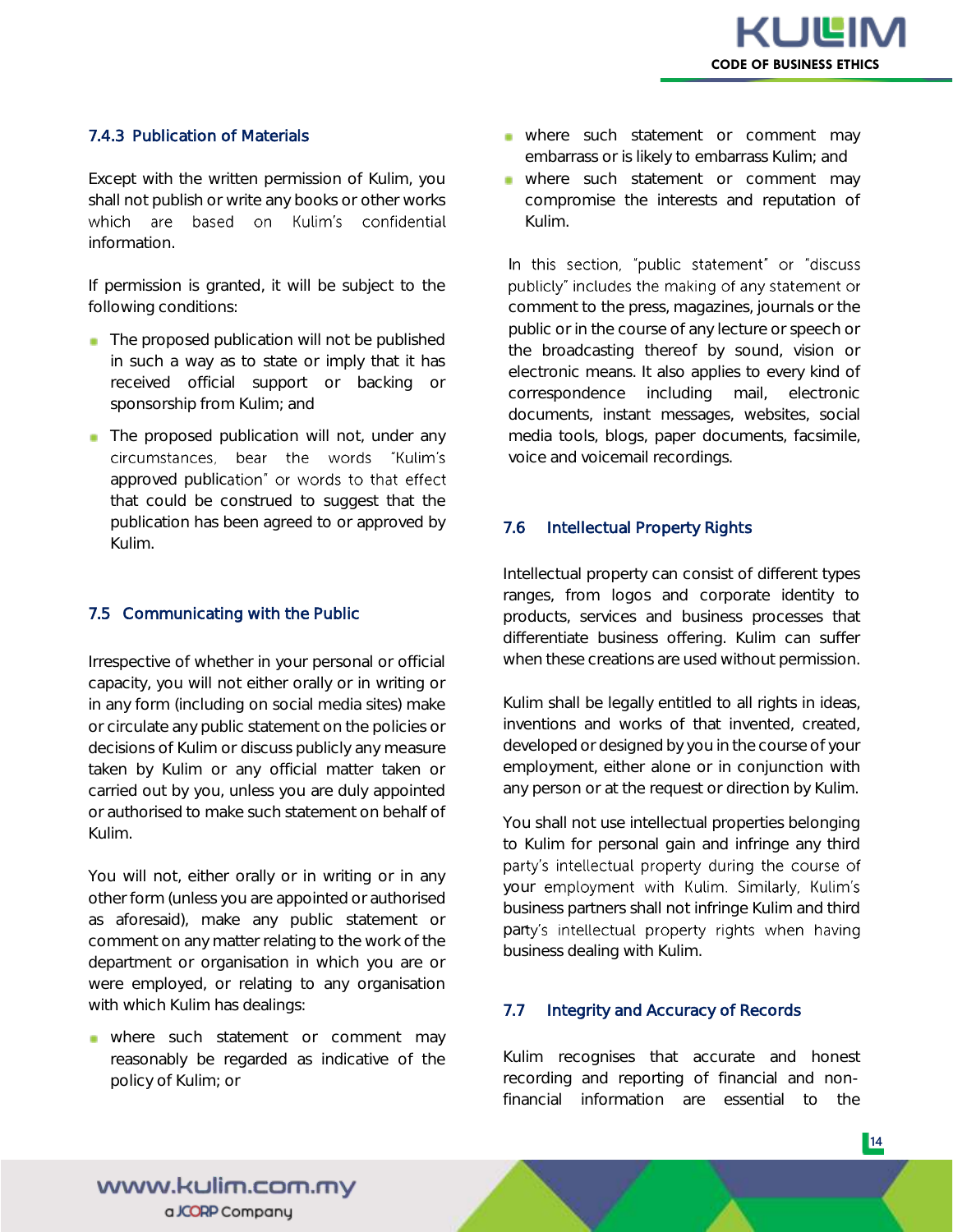company's credibility and reputation. Accurate reporting also helps us to make quality and reliable decisions for our business and operations, which contributes to the continued business success.

Kulim has established and maintained procedures and controls to ensure the integrity of the records and information.

You are responsible to comply with all internal procedures and controls and ensure the integrity of business records and information. This includes the proposal paper, progress report, quality record, safety report, personnel record, and all documents related to financial information such as payments, claims, bills, invoices, financial statements and etcetera. No unauthorised, false, improper or misleading records or entries shall be made in the books and records of Kulim.

You are also to ensure that any party dealing with Kulim receives accurate, credible, and authorised information only.

#### 7.8 Knowledge Management

Kulim is dedicated to providing appropriate training and development of the entire workforce so that you will gain the necessary skills to reach your full potential. Kulim will provide specialised, highquality care and rehabilitation to vulnerable employees through a well-trained and supported working team.

Your individual training and development needs will be identified through a variety of methods. An internal training provided by Kulim will be at no cost to you. External courses and professional qualifications may be fully or partly sponsored by Kulim depending on the nature of the training.

You will be asked to provide feedback on the benefits and effectiveness of the training and to submit all the materials that you get from the training. Subsequently, you may be required to share the knowledge acquired from such training with your colleagues with the aim of build learning organizations, stimulate cultural change and innovation, and finally reducing the loss of knowhow.

#### 7.9 Managing Documents

Company documents and records are important corporate assets. Managing documents is the process of handling documents in such a way that information can be created, shared, organized, and stored efficiently and appropriately.

You are responsible for controlling and maintaining documents and records in accordance with Kulim's policies and procedures, and in compliance with applicable laws and regulations:

- Creating documents Wherever the documents are placed and created, it is essential to keep them absolutely up-to-date and structured.
- Approving  $-$  Managing the approval of business records either to share, save, and secure them.
- Retrieving  $-$  Good filing practices will make documents easily accessible to all.
- **Storing Storage in a digital environment or** physical documents. For the latter, it may include the use storage boxes and label them clearly and for a specific use.
- Security and access control  $-$  Preserving confidential documents, potential loss of data, or data theft from competitors. Restricting user access to certain documents, applications, and folders on any shared computers
- **Updating Make sure to keep all your folders** updated by clearing out the old files and updating them with the most frequent ones presently in use.
- **Backup Whether you're copying your files** onto another drive or tape, it is always recommended to set up and follow a regular backup regimen.
- Disposal Where appropriate, disposing of unused records according to Kulim's policies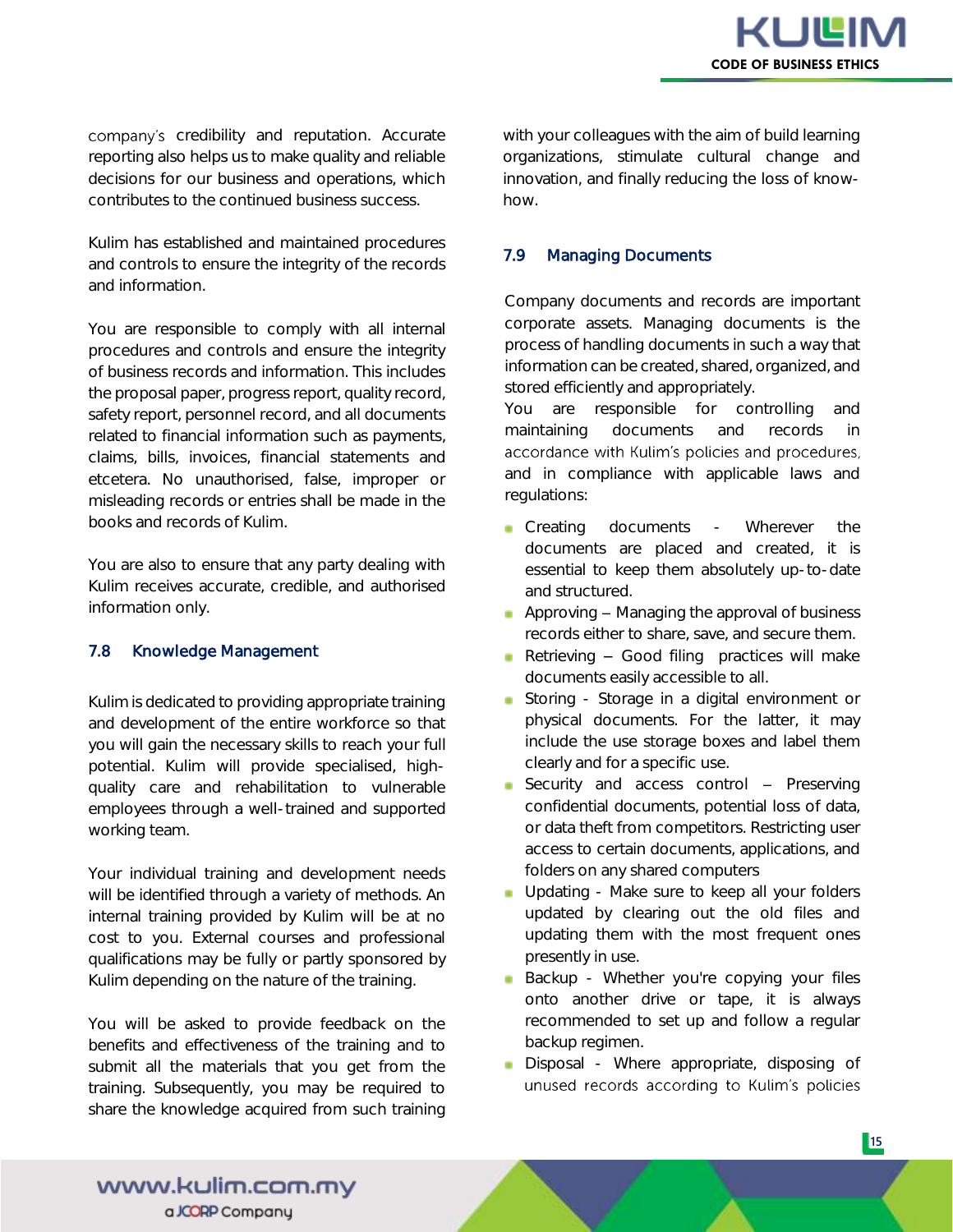and procedures, best practices, as well as current laws and regulations.

You are prohibited from concealing, altering, modifying or destroying Kulim's documents and records without appropriate written approval.

#### 7.10 Personal Data Privacy

Kulim strives to protect confidential information and privacy of personal data. The Personal Data Protection Policy describes how the company collects and handles employee's information in accordance with the Malaysia's Personal Data Protection Act 2010.

You are responsible to take all reasonable steps to protect employee's personal data and ensure it is securely stored and prevent any unauthorized or unlawful processing of personal data and any loss or destruction or damage to the personal data.

#### 7.11 Sharing Best Practices

*References:* 

Kulim allows sharing of best practices, documents, information and knowledge with other organisation provided that the information and knowledge shared are not regarded as proprietary information and will not be detrimental to or adversely affect Kulim's business and competitive advantage.

*Corporate Responsibility Policy Knowledge Management Policy Personal Data Protection Policy*

#### 8. DEALING WITH CORRUPTION AND CONFLICTS OF INTEREST

#### 8.1 Bribery and Corruption

Kulim is obliged to uphold ethical principles and values and create a business environment that is free from corruption.

At all times, you must conduct activities and business dealings with the highest ethical standards to avoid any possibilities of corruption or improper conduct.

You must comply with the provisions of the Malaysian Anti-Corruption Commission Act 2009 (MACC Act), Kulim's policies and procedures and any other anti-bribery and corruption-related local laws of the countries in which Kulim operates, as amended from time to time.

You must immediately report any improper conduct that is discovered, experienced or genuinely suspected through the whistleblowing channels, as per *Section 8.7.*

Improper Conduct is defined as conduct or action which is unlawful and/or in breach of the COBE, rules, regulations, guidelines, policies and procedures, both written and implied.

Examples of improper conduct, among others, as stipulated in the MACC Act 2009 are tabulated below: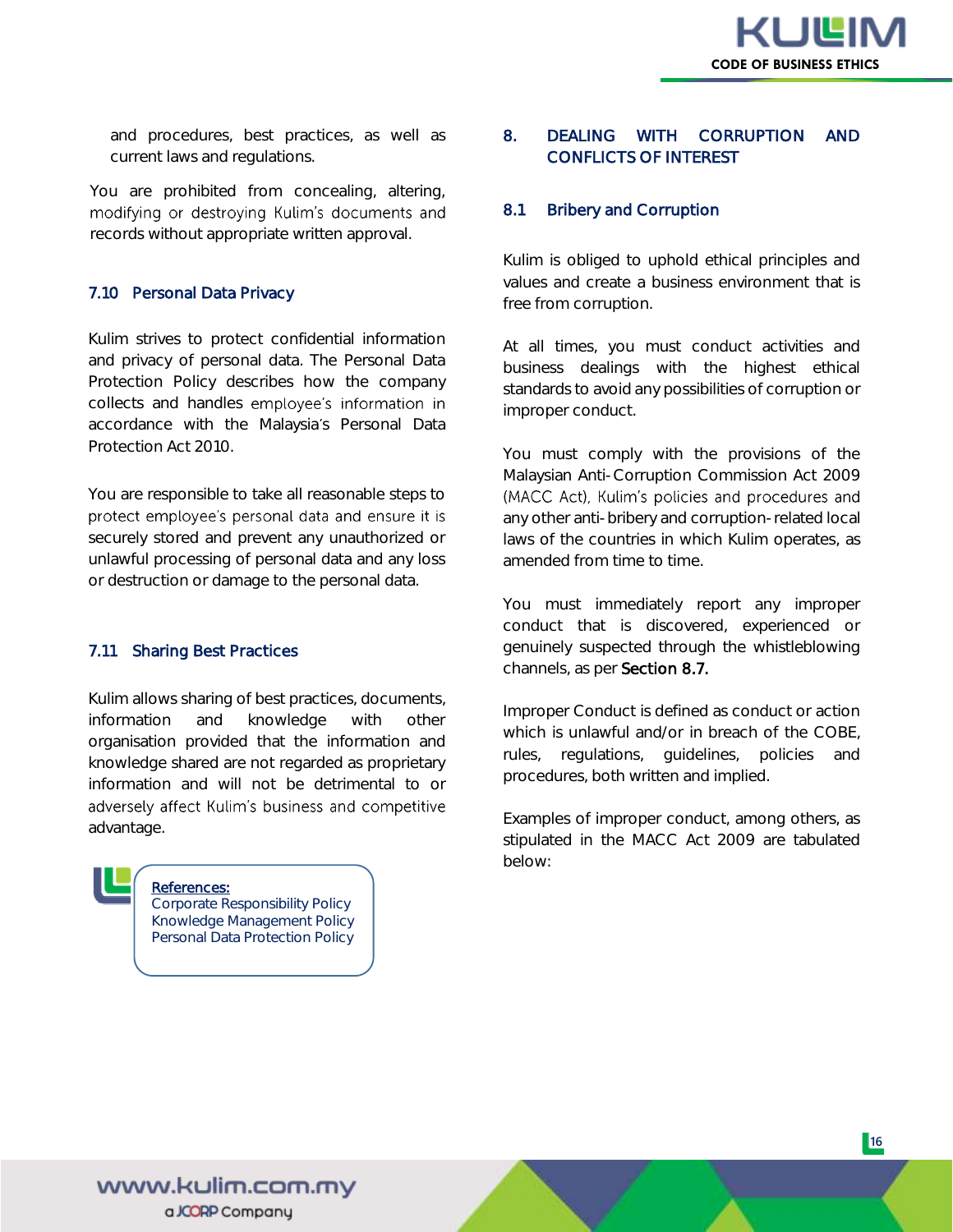

#### A ("Ambil")

Offence of accepting gratification.

**Accepts, obtains, agrees to accept or** attempts to obtain, from any person in any form of gratification for personal interest or on behalf of others that related to official matters of Kulim.

#### B ("Beri")

Offence of giving gratification.

Gives or agrees to give, or offers to any person whether for benefit of that person or of another person that related to official matters of Kulim.

#### C ("False Claim")

Offence of intending to deceive principal.

**False Claim or forgery or alteration of a** document or processes.

#### *D* ("Diri")

Offence of using office or position for gratification.

Abuse of power or authority, actions or omissions which are considered to be against the interest of Kulim, conflicts of interest and misuse or abuse of Kulim properties or resources or confidential information.

#### E ("Engaged")

Engaged in improper conduct.

**Allowing or assisting a person to** commit any of the given instances of improper conduct.

#### F ("Fear")

Reprisal.

**Detrimental action taken against** informant or whistleblower or persons closely associated with informant or whistleblower.

#### 8.2 Conducting Due Diligence

Due diligence is a process that must be performed prior to making any consideration or refusal. It is a systematic and comprehensive measure taken and performed to evaluate, validate or reject any proposed transaction that is of importance to the business and operations of Kulim. It also acts as a mitigation and prevention measure against potential corruption.

You shall ensure that the due diligence process is adequately conducted on any transactions that may have a potential business and financial impact, particularly on:

- Recruitment and appointment of an employee who will hold strategic positions, i.e., Responsible Officer and Board Member of Kulim.
- Recruitment and appointment of an employee who will hold positions that are exposed to more than a low risk of corruption, including redeployment, promotion and transfer.
- Selection and appointment of agents, contractors, suppliers, vendors, service providers and consultants in any purchases, sales and procurement processes.
- **Entering a joint venture, partnership, or business** associates with any company, organizations and individuals.
- **Appointment of agents and individuals who** have official dealings with, or on behalf of Kulim.
- **Any other transactions that required a certain** level of assurance and the need to minimise risk exposure, such as selection of customers, and donation and sponsorship applicants.

#### 8.3 Disclosures and Declarations

In ensuring the achievement of anti-bribery and corruption objectives, you are responsible to make the following disclosures and declarations vary depending on your situation.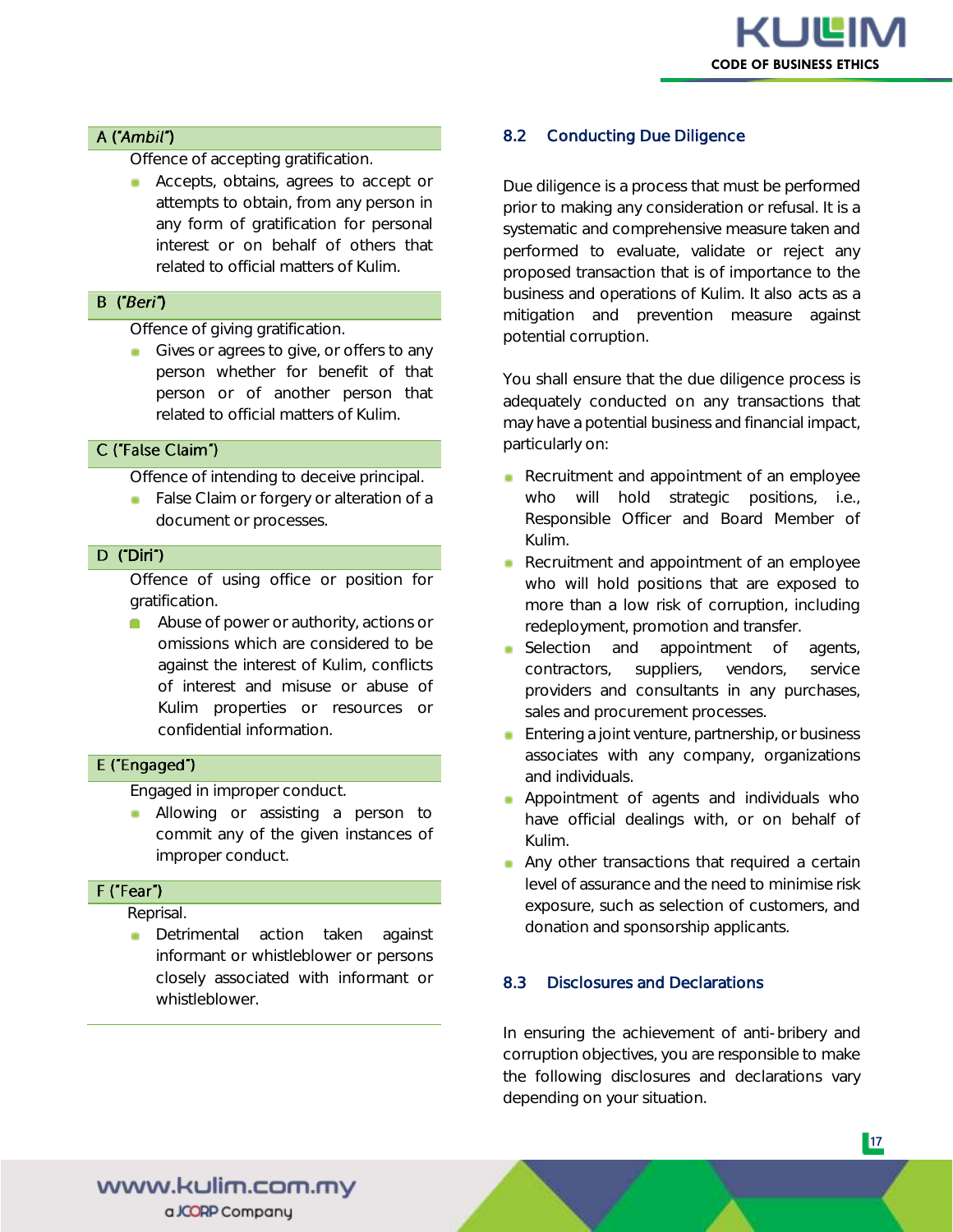#### 8.3.1 Anti-Bribery and Corruption

#### **Employees**

You are responsible to understand and adhere to the Anti-Bribery and Corruption Policy and you shall:

- Upon joining Kulim, make a declaration through the "Employee Integrity Pledge Form" to the Human Resources Department (HRD).
- Not engage or commit in any corrupt offences under any laws or regulations, such as the MACC Act 2009 or the Penal CODE.
- Not conduct any business practices or activities that would require or encourage yourself and others to commit such offences; and
- Work together with business associates, regulators, law enforcement agencies and stakeholders to create a business environment that is free from corruption.
- **Business Associates**

Kulim expects all business associates to refrain from bribery and corruption. To foster this aspiration, business associates are required to ensure that they:

- Shall read and declare their compliance with Kulim's Anti-bribery and Corruption Policy via the Vendor or Client Letter of Declaration Form.
- Shall not, either directly or indirectly, promise, offer, give, accept or solicit any bribe or an improper advantage (whether financial or otherwise) to or from any person in Kulim.
- Shall declare their bribery records in Vendor Registration Form.

#### 8.3.2 Conflicts of Interest (COI)

You should avoid any situation that involves, or appears to involve, a conflict between your personal interests and the interests of Kulim to avoid circumstances that might affect your judgement or impartiality in performing your duties.

You must make a declaration of conflicts of interest in the following manner and situations:

| Category           | At<br>Workplace    | At the Meeting      |  |  |
|--------------------|--------------------|---------------------|--|--|
| What/When          | Upon joining<br>n  | When you are<br>٠   |  |  |
| to Declare         | Kulim.             | the<br>member       |  |  |
|                    | When<br>you        | <b>of</b><br>the    |  |  |
|                    | have<br>a          | Approving           |  |  |
|                    | relative           | Committee,          |  |  |
|                    | relationship       | shall<br>you        |  |  |
|                    | with<br>other      | make<br>a           |  |  |
|                    | employees          | written             |  |  |
|                    | within Kulim.      | declaration of      |  |  |
|                    |                    | your conflicts      |  |  |
|                    |                    | of interest, at     |  |  |
|                    |                    | each meeting.       |  |  |
| To Whom            | $\blacksquare$ HRD | Company<br>٠        |  |  |
|                    |                    | Secretary<br>or     |  |  |
|                    |                    | Secretary<br>Оf     |  |  |
|                    |                    | Committee.          |  |  |
| Make               | $COI$ - Form A     | $COI$ – Form B<br>٠ |  |  |
| declaration        | Employee           | and/or $B1$         |  |  |
| using              | (One-off)          | Meeting             |  |  |
| Conflicts of       |                    |                     |  |  |
| <b>Interest</b>    | $COI - Form$       |                     |  |  |
| <b>Declaration</b> | A1 (If there is    |                     |  |  |
| Form               | changes)           |                     |  |  |

#### 8.3.3 Declaration of Assets

You shall upon taking up the employment of appointment with Kulim, make a declaration of your assets within Malaysia and abroad.

Such declaration shall include full particulars of all houses, land, stocks and shares, and other holdings in your name and of your spouse or your dependents. Subsequently, you shall update any changes in such holdings once a year or when there are any changes within fourteen (14) days of such changes via "Assets Declaration Form".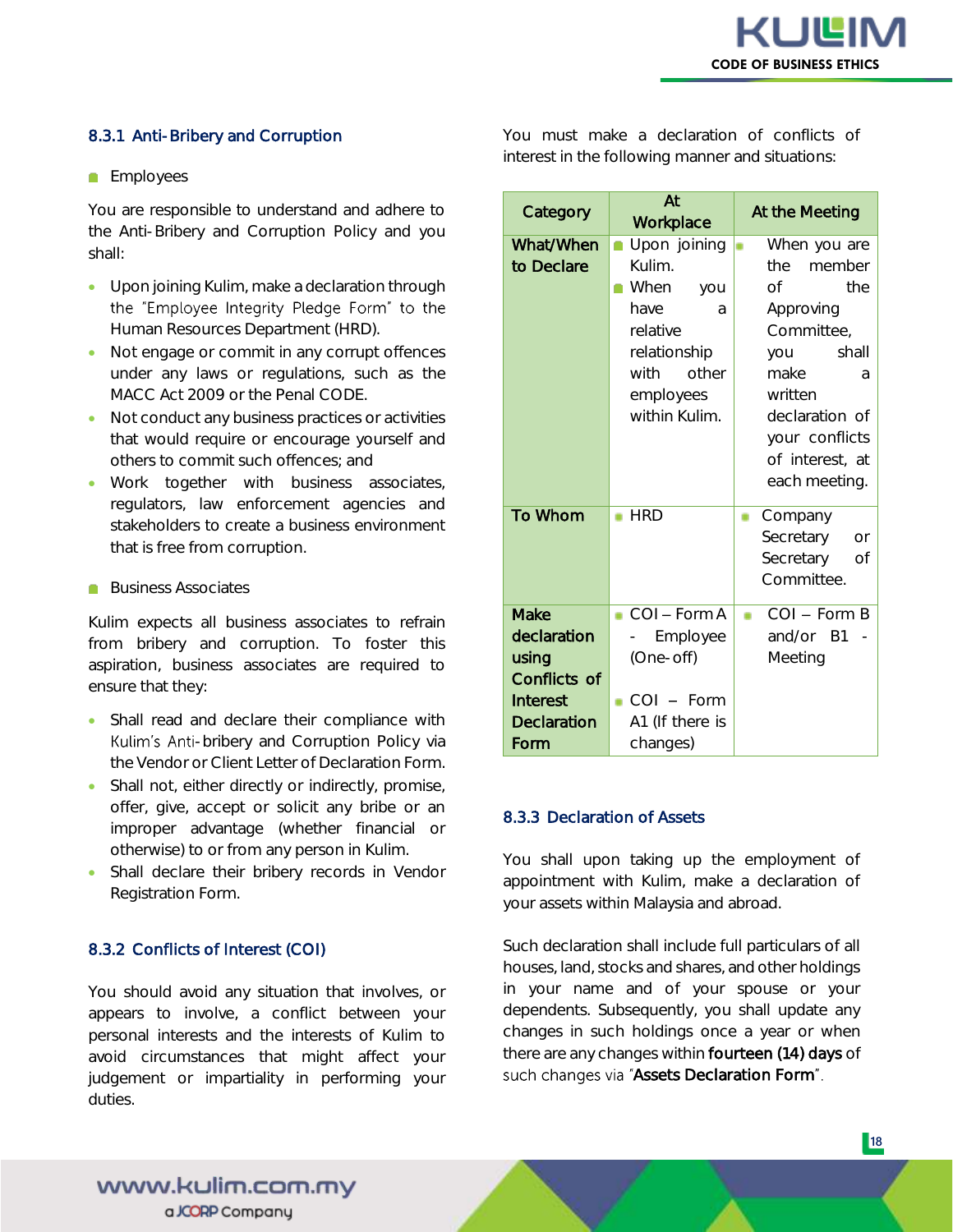

#### 8.4 Gifts and Entertainment

Kulim is very much aware that gifts and entertainment can build goodwill, and in certain situations are a part of normal business etiquette. However, gifts and entertainment can be a very delicate matter and can also create a perception of conflicts of interest and could be subject to potential abuse.

#### 8.4.1 Gifts and Entertainment - Accepting and **Giving**

*Table 1* provides you guidelines for accepting or providing gifts or entertainment in fulfilling your responsibilities on official matters.

You are required to record all the gifts and/or entertainment received and provided in an appropriate manner.

|                                    | Purpose                                                                                               | Value                                                                                                                                                                                                                                                                                                                                            | Ability to<br>influence                                    | Recipient/Giver                                                                                                                                                              | Recording                                                                     |
|------------------------------------|-------------------------------------------------------------------------------------------------------|--------------------------------------------------------------------------------------------------------------------------------------------------------------------------------------------------------------------------------------------------------------------------------------------------------------------------------------------------|------------------------------------------------------------|------------------------------------------------------------------------------------------------------------------------------------------------------------------------------|-------------------------------------------------------------------------------|
| Allowable<br><b>Circumstances</b>  | Branding or<br>marketing<br>the product<br>or company<br><b>Building</b><br>$\bullet$<br>relationship | • Of Minimal Value.<br>RM200 and below;<br>$\bullet$<br>and<br>Not occur more than<br>3 times; and<br>In the form of 3F<br>$\bullet$<br>(Foods, Fruits or<br>Flower) or<br>Promotional item or<br>Plaque<br>In the event of<br>uncertainty or involved<br>item is more than<br>RM200, a prior written<br>approval from HOD<br>shall be obtained. | Do not<br>potentially<br>influence<br>business<br>decision | Employee<br>Organization                                                                                                                                                     | Full disclosure<br>(recorded) in<br>the Gift and<br>Entertainment<br>Register |
| Prohibited<br><b>Circumstances</b> | Giving in<br>exchange for<br>something in<br>return<br>(corrupt<br>intention)                         | Excessive, lavish and<br>not proportionate<br>Free fares and<br>accommodations<br>Illegal or violate by-<br>laws, regulations, or<br>Kulim's policy                                                                                                                                                                                              | Potentially<br>influence<br>business<br>decision           | Employee with<br>authority to<br>influence business<br>decision<br>Spouse or person<br>related to the<br>employee that has<br>authority to<br>influence business<br>decision | $Non-$<br>disclosure<br>(Unrecorded)                                          |

*Table 1* Gifts and Entertainment Matrix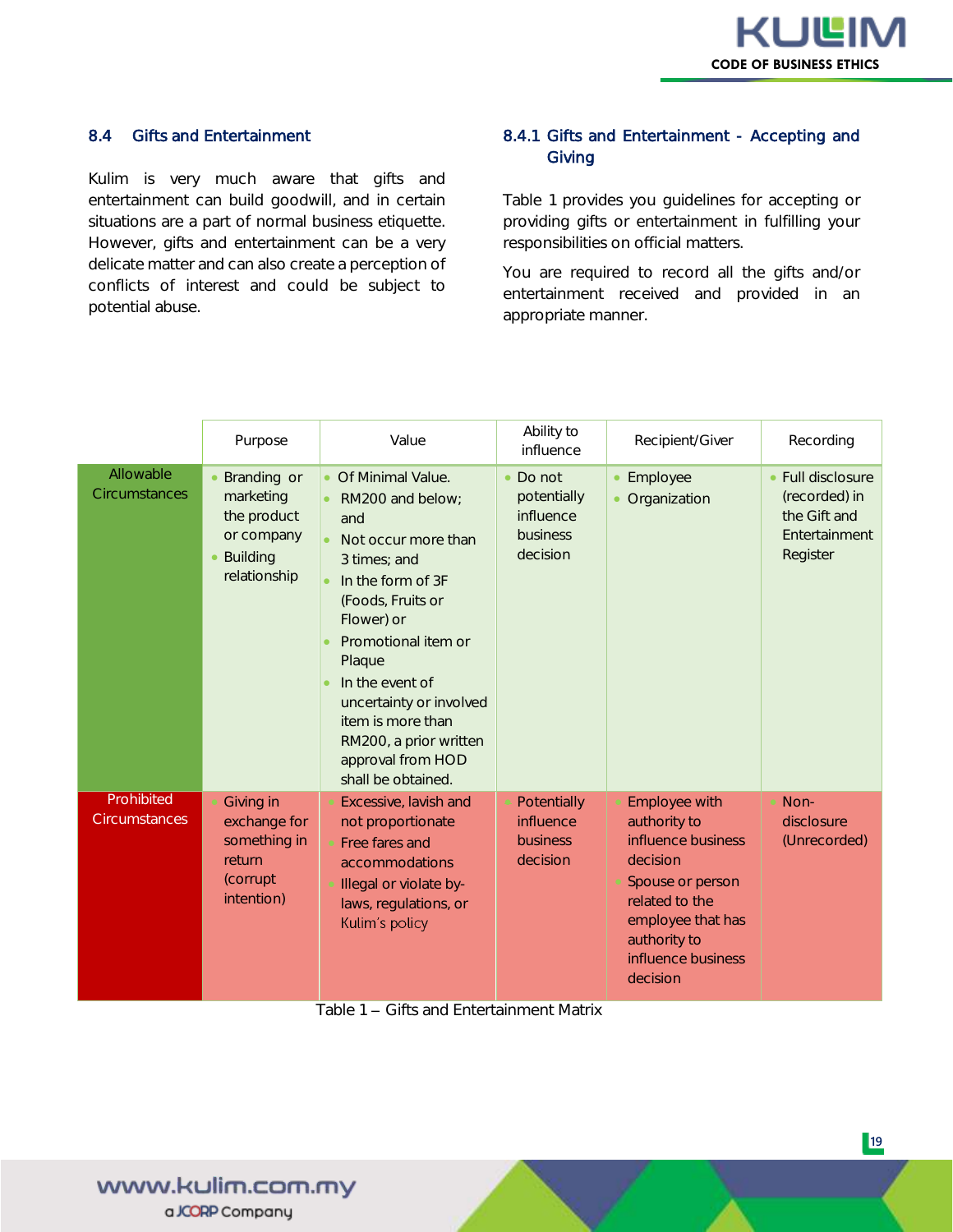

#### 8.4.2 Facilitation payment

You shall not offer, promise, give, request, accept or receive any facilitation payments to secure or expedite the performance or to achieve your business objectives.

You must report to your Head of Department or Official in charge of Operating Unit immediately when you encounter any request for a facilitation payment. If a payment has been made and you are unsure of the nature, the Head of Department or Official in charge of Operating Unit shall be notified and the payment must be recorded accordingly.

When you are in a situation where you have to make facilitation payments in order to protect life, limb or liberty, you are allowed to make payments, but shall immediately report to the Head of Department or Official in charge of Operating Unit and record accordingly. Making a facilitation payment in such a situation is the only exception which can be used as a defense when faced with allegations of bribery and corruption.

#### 8.5 Money Laundering

Money laundering is a process of converting cash or property derived from criminal activities to give it a legitimate appearance. It is a process to clean 'dirty' money in order to disguise its criminal origin.

Kulim strongly objects to unethical practices related to money laundering, including dealing in the proceeds of criminal activities.

You are expected to conduct reasonable due diligence on clients and third parties to understand their business background and to determine the origin and destination of money, property and services.

You must report any suspicious incidents or suspected money laundering transactions to your Head of Department or Official in charge of Operating Unit.

#### 8.6 Referral Letter

Kulim is devoted at all times, to treating others fairly and objectively in all business dealings.

If you receive any recommendation following a referral letter received, that recommendation shall not be used as a basis, merit or qualification in considering a decision in Kulim. Instead, you must always act in accordance with the provision of law, regulations, and this COBE.

You must ensure that the decision made is fair and was not solely influenced by the referral letter received. You reserve the right to disregard the referral letter if it deems to be in conflict and contradicts with laws and procedures. Any referral letter received must be recorded, registered and reported to your Head of Department or Official in charge of Operating Unit.

#### 8.7 Whistle-blowing

Kulim provides a channel through which improper conduct or wrongdoings can be reported. Kulim assures that all the information and identity of the informant or whistle-blower will be processed confidentially and securely. Kulim ensures that any complaints received will be processed, proper action to be taken and ends with systematic and effective action.

"Improper Conduct" is defined in Section 8.1.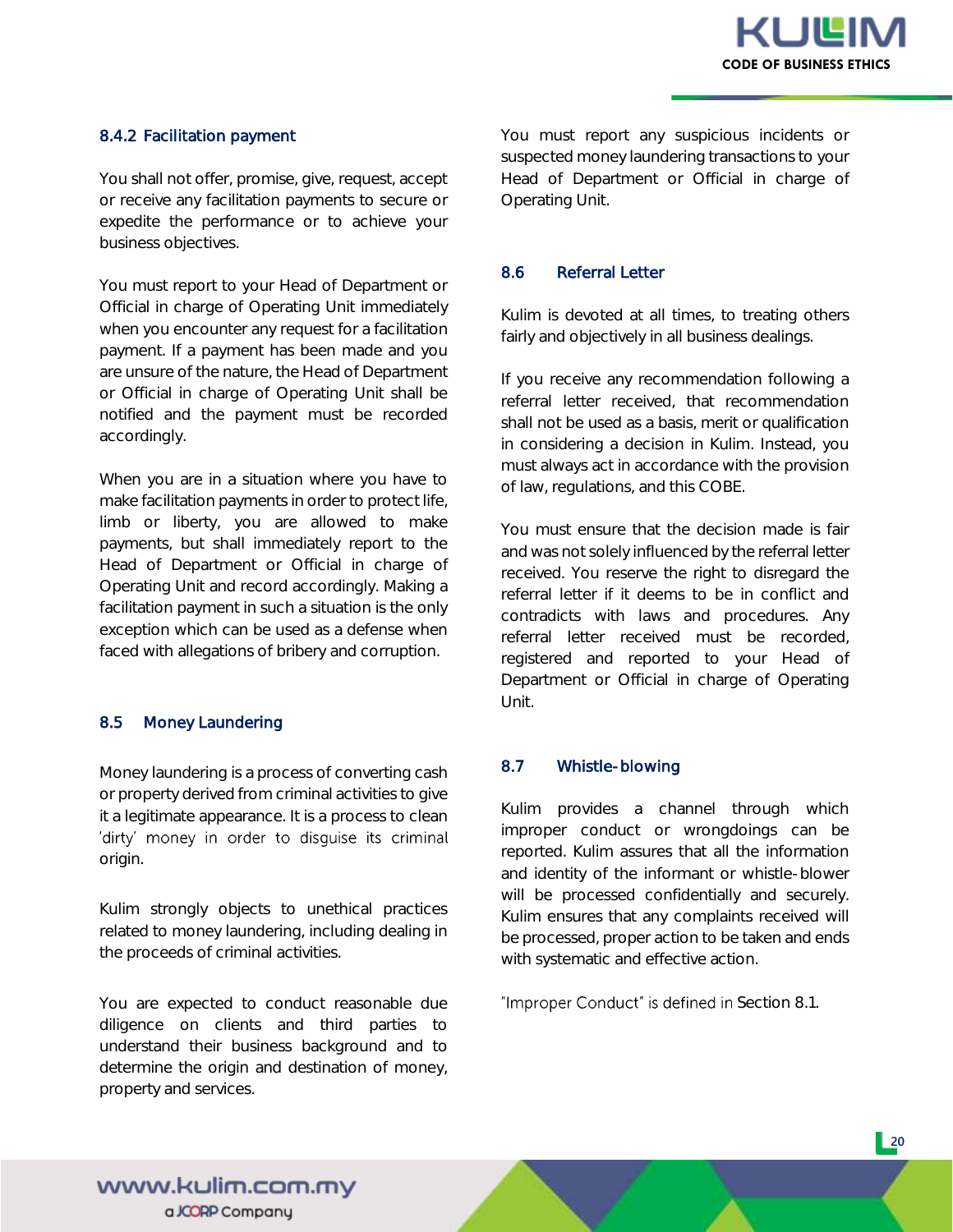

#### 8.7.1 Whistle-blowing Channels

It is the duty of every employee and business associate to report any breaches or suspected breaches to this COBE.

You are required to immediately report any improper conduct that is discovered or genuinely suspected to the following channels:





*References: Anti-Bribery and Corruption Policy Conflicts of Interest Policy Due Diligence Policy Gifts and Entertainment Policy Referral Letter Policy Whistle-Blowing Policy*

#### 9. DEALING WITH DISCIPLINE

Kulim may take disciplinary action in the event of inefficiency, misconduct or indiscipline. Depending on the seriousness of the inefficiency, misconduct or indiscipline, Kulim may either:

- **give you a written warning; or**
- suspend you without pay for a period not exceeding 14 days; or
- dismiss you summarily; or
- **n** impose any other punishment as Kulim deems just and fit.

Before any disciplinary action is taken, you shall have the opportunity to be heard orally or in writing.

Where Kulim institutes an inquiry, Kulim shall inform you in writing stating the charge or charges levelled against you, the time, the date and the location of the inquiry.

Pending the inquiry, Kulim may suspend you for a period of up to fourteen (14) days at half of your basic salary. At the end of the inquiry, if you are found guilty of the charge or charges levelled against you, the salary so withheld will not be returned. However, if you are found not guilty, the salary so withheld shall be returned to you.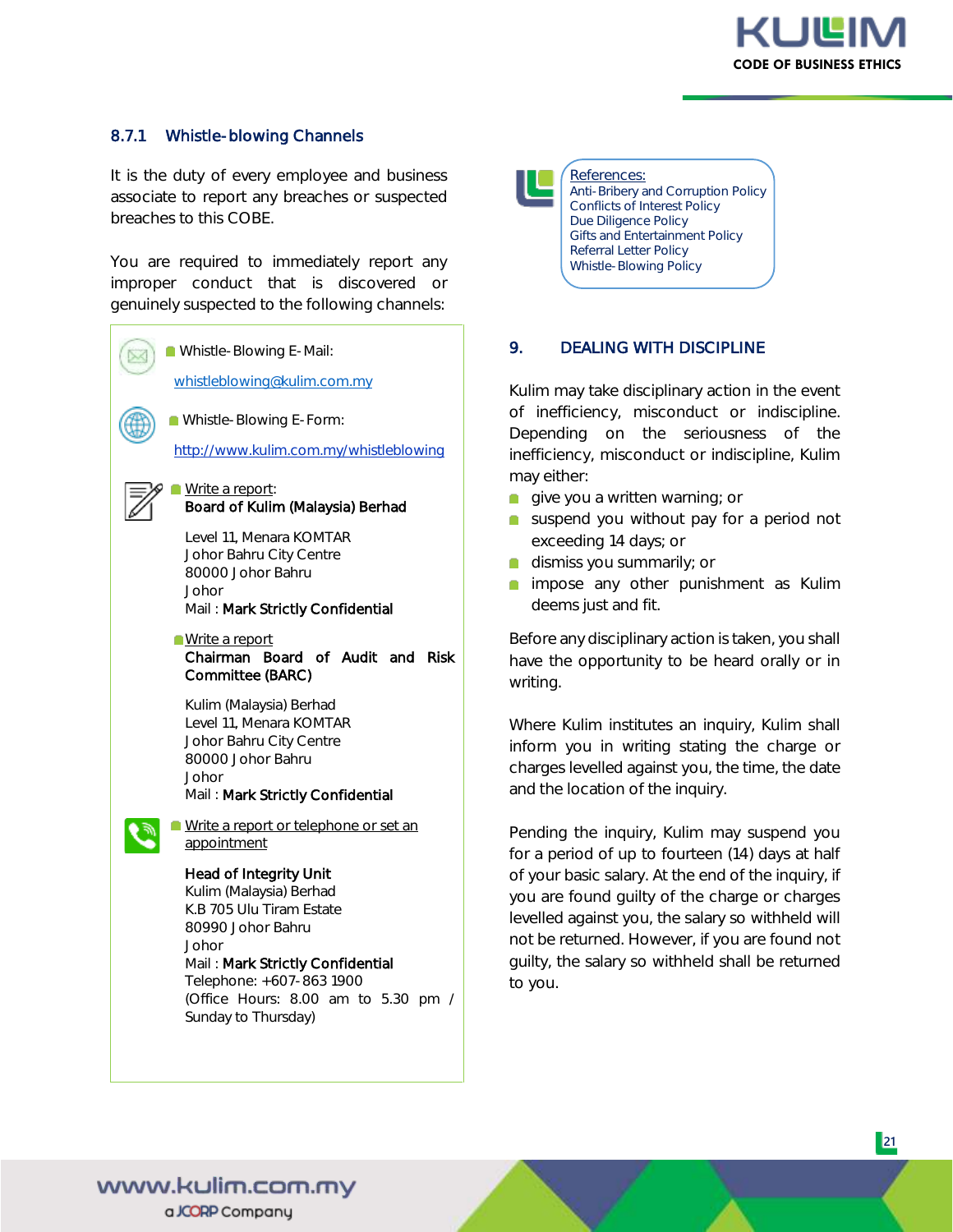

## RECEIPT AND ACKNOWLEDGEMENT

hereby confirm receipt of a copy of the Kulim Code of Business Ethics ("COBE"), which I acknowledge I have read and will follow.

SIGNATURE:

 $\mathbf{I}_i$ 

DATE: \_\_\_\_\_\_\_\_\_\_\_\_\_\_\_\_\_\_\_\_\_\_\_\_\_\_\_\_\_\_\_\_\_\_\_\_\_\_\_\_\_\_\_\_\_\_\_\_\_\_\_\_\_\_\_\_\_\_\_\_\_\_

NAME: \_\_\_\_\_\_\_\_\_\_\_\_\_\_\_\_\_\_\_\_\_\_\_\_\_\_\_\_\_\_\_\_\_\_\_\_\_\_\_\_\_\_\_\_\_\_\_\_\_\_\_\_\_\_\_\_\_\_\_\_\_

DESIGNATION: \_\_\_\_\_\_\_\_\_\_\_\_\_\_\_\_\_\_\_\_\_\_\_\_\_\_\_\_\_\_\_\_\_\_\_\_\_\_\_\_\_\_\_\_\_\_\_\_\_\_\_\_\_\_\_

DEPARTMENT/COMPANY: \_\_\_\_\_\_\_\_\_\_\_\_\_\_\_\_\_\_\_\_\_\_\_\_\_\_\_\_\_\_\_\_\_\_\_\_\_\_\_\_\_\_